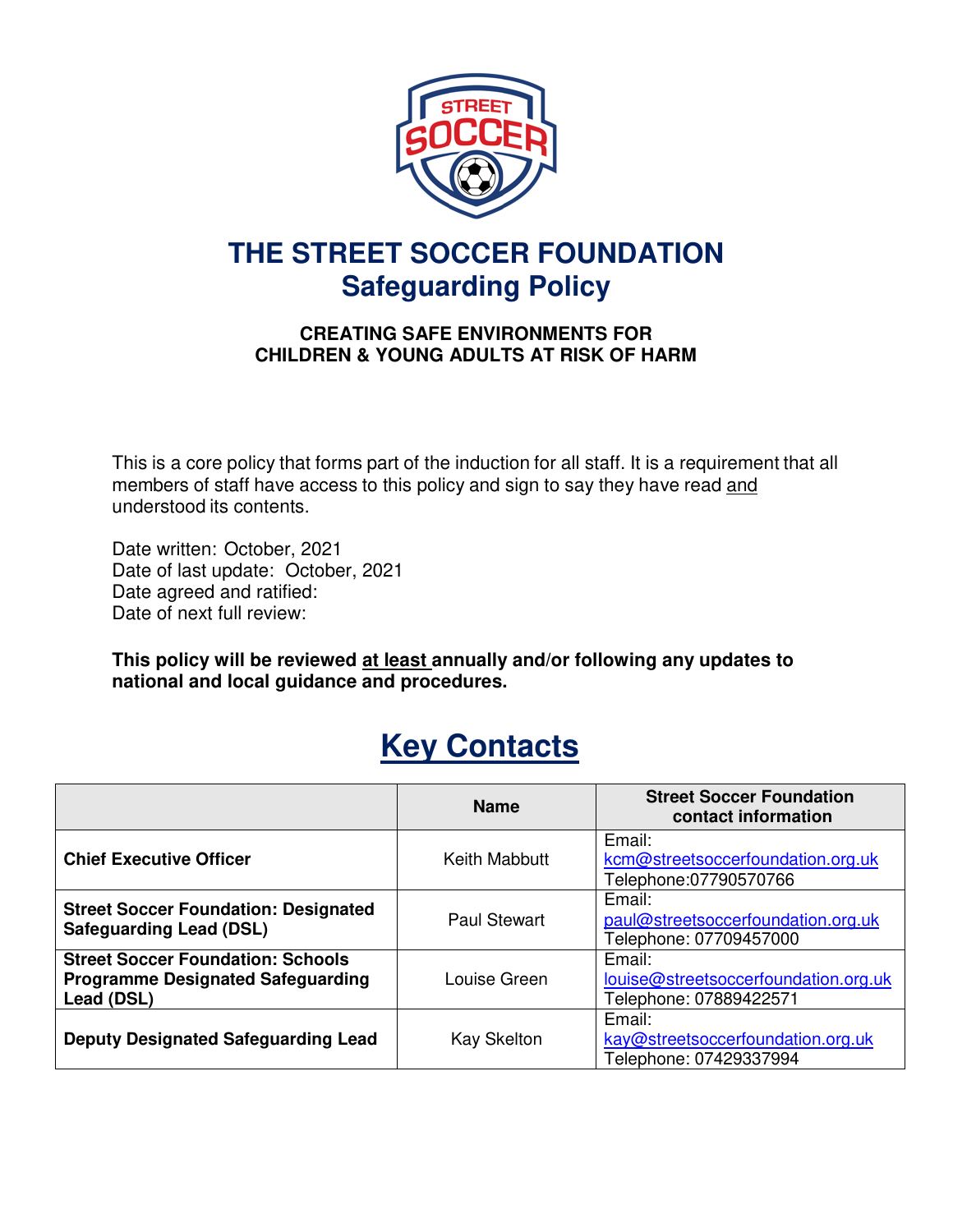| <b>Contents</b>                                                    | Page |
|--------------------------------------------------------------------|------|
| What to do if you have a welfare concern flowchart                 | 3    |
|                                                                    |      |
| <b>Child Focused Approach to Safeguarding</b>                      | 4    |
| <b>Terminology And Definitions</b>                                 |      |
| Safeguarding and the Foundations Workforce<br>3.                   | 9    |
| <b>Governance and Leadership</b><br>4.                             | 9    |
| <b>Child Protection Procedures</b><br>5.                           |      |
| <b>Specific Safeguarding Issues</b><br>6.                          | 16   |
| Supporting Children and Young Adults at Greater Risk Of Harm<br>7. | 20   |
| 8.<br><b>Online Safety</b>                                         | 22   |
| 9. Staff Engagement and Expectations                               | 24   |
| 10. Safer Recruitment Allegations and whistleblowing               | 25   |
| 11. Opportunities to Teach safeguarding                            | 27   |
| 12. Physical Safety                                                | 27   |
| 13. Local Support                                                  | 28   |
| Appendix 1: Categories of Abuse                                    | 29   |
| <b>Appendix 2: Support Organisations</b>                           | 31   |
|                                                                    |      |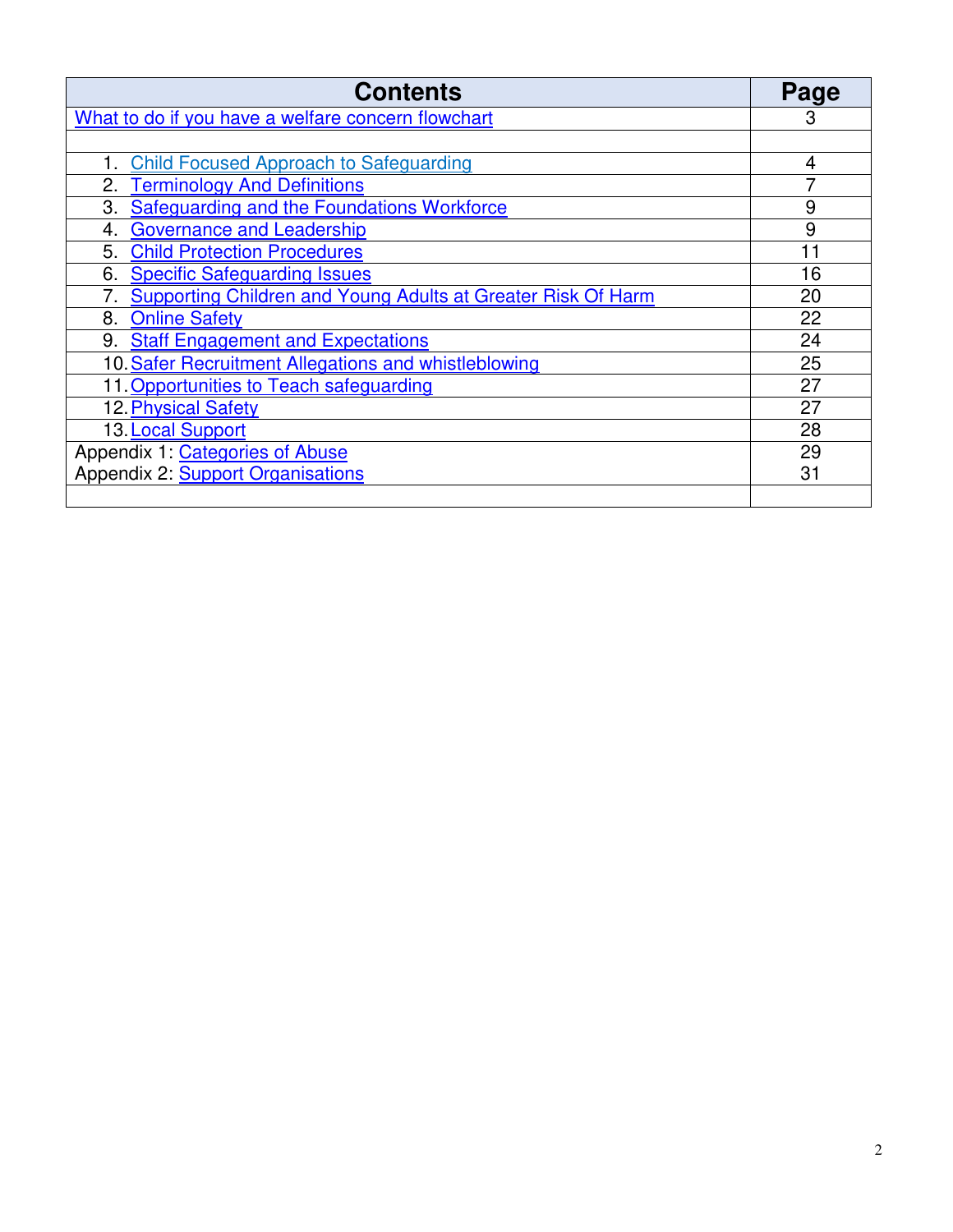# **What to do if you have a welfare concern**

#### <span id="page-2-0"></span>**Act immediately and record your concerns. If urgent, speak to a DSL first.**  Follow the street soccer foundation procedure and contact **Paul Stewart** (Street Soccer Foundation DSL) or **Louise Green** (School Programme DSL) Reassure the child, listen fully , making no promises that information will not be shared Clarify concerns, using open questions if necessary (**TED**: **T**ell, **E**xplain, **D**escribe) Use child's own words verbatim, record facts **not** opinions, judgements or assumptions Sign and date your records  $S_{\rm eff}$  support for your seek support for  $\sigma$  and  $\sigma$ **Inform the Designated Safeguarding LEAD**: Paul Stewart/Louise Green  $\overline{a}$ **Designated Safeguarding Lead**  Consider whether the child is at immediate risk of harm e.g. unsafe to go home Access the Kent Safeguarding Support Level Guidance document and procedures: [www.kscmp.org.uk](http://www.kscmp.org.uk/)  Refer to other agencies as appropriate e.g. Internal or community services, early help open access, LADO, Police or Request for Support for integrated children's services If unsure then consult with Area Education Safeguarding Advisor (03000412284) or Local **If you are unhappy with the response Staff:**  Follow local escalation procedures Follow whistleblowing procedures **Young adult/Carer**  Follow Street Soccer Foundation complaints procedures **Why are you concerned?**  For example Something a child has said – e.g. allegation of harm Child's appearance – may include unexplained marks as well as dress Behaviour change Witnessed concerning behaviour

#### **Record decision making and action taken on the young adult's record: MyConcern secure safeguarding recording portal**   $\overline{\textbf{t}}$

#### **Monitor**

Be clear about:

Authority Social Worker at the Front Door

(030000419191)

- What you are monitoring e.g. behaviour trends, appearance etc.
- How long you will monitor
- Where, how and to whom you will feedback and how you will record

# **Review** and **request further support** if necessary

At all stages, the child's circumstances will be kept under review The DSL/Staff will request further support if required to ensure the **child's safety** is **paramount**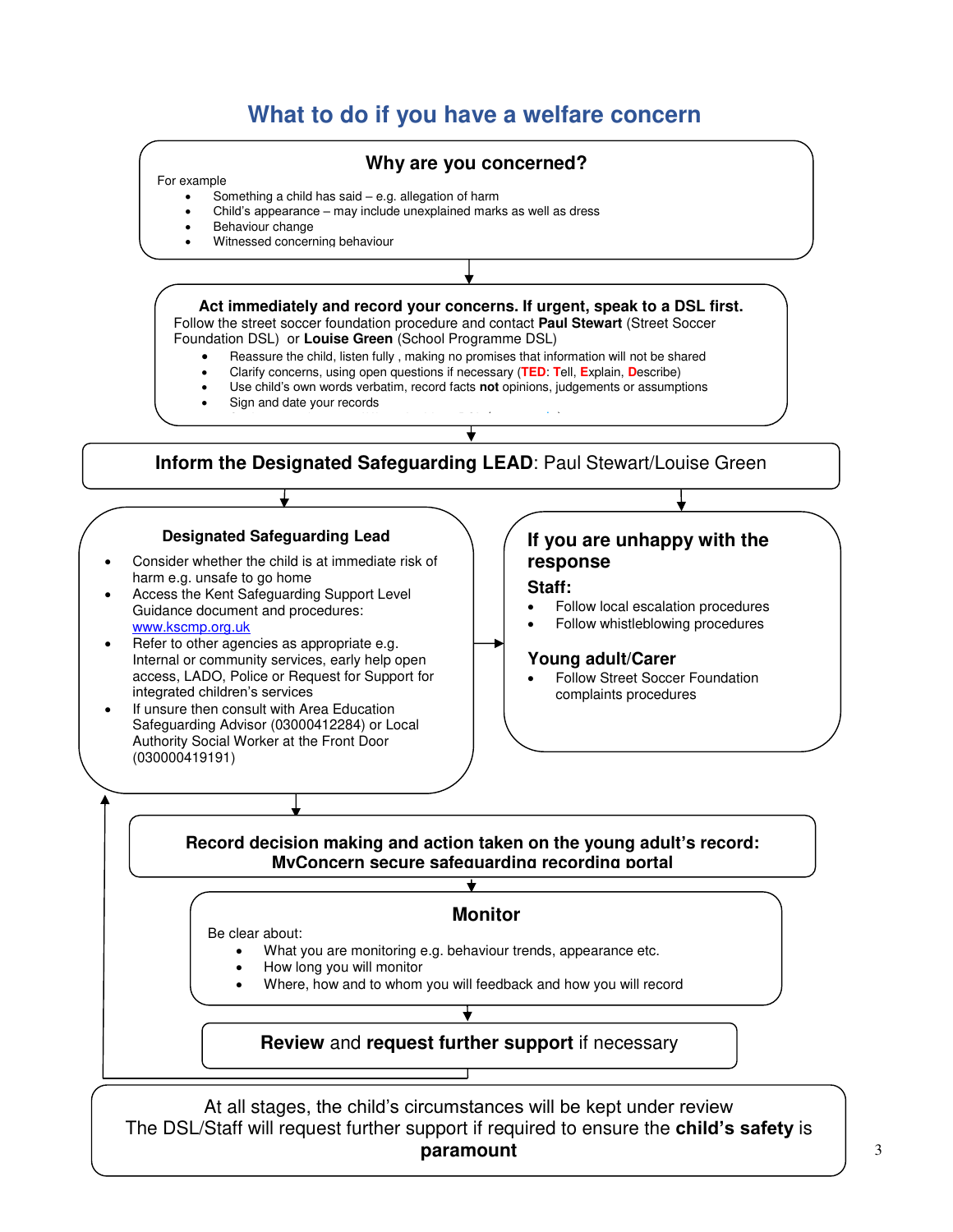# **1. Child Focused Approach to Safeguarding**

# <span id="page-3-0"></span>**SAFEGUARDING POLICY STATEMENT**

This policy guidance provides information and outlines expectations for practice to help inform staff and volunteers of their professional responsibilities for safeguarding children and young adults at risk of harm.

The Street Soccer Foundation aims to promote the welfare and safeguard all children and young adults and works to the principles embodied within the Children Act 1989 and 2004, Section 175 and 176 Education Act 2002, the Early Years Foundation Stage Framework (2021) and related guidance including the Framework for the Assessment of Children in Need and their Families (2000), Working Together to Safeguard Children (2018), What to do if you are worried a child is being abused (2015), Children and Social Work Act (2017), DfE guidance Keeping Children Safe in Education (2021), and Ofsted guidance 'Inspecting safeguarding in early years, education and skills settings' (2018).

All staff must familiarise themselves with guidance referenced in Keeping Children Safety in Education (2018) which includes key safeguarding responsibilities for recognising and referring concerns on issues such as Radicalisation and Female Genital Mutilation (FGM), both of which have mandatory reporting requirements.

All our staff members and volunteers have an essential role to play in providing a safe and positive environment for everyone involved: it is a vital aspect of any organisation's operations. The Street Soccer Foundation takes its responsibilities very seriously in this regard, and in particular where children and young adults at risk of harm are present at any Foundation-led activities.

All participants and visitors to Foundation activities have the right to feel safe and to be safe. Wherever they come into contact with the Foundation they will be treated equitably and with dignity and respect. All our members and workforce have a duty to keep children and young adults at risk of harm safe and to help protect them from abuse or harm, bullying and/or neglect, and to ensure appropriate development and access to opportunities.

# **1.1 Introduction**

- The Street Soccer Foundation recognise our statutory responsibility to safeguard and promote the welfare of all children. Safeguarding is everybody's responsibility and all those directly connected are an important part of the wider safeguarding system for children and young adults and have an essential role to play in making the Street Soccer community safe and secure.
- The Street Soccer Foundation believe that the best interests of the child and young adult always come first. All children (defined as those up to the age of 18) and young adults (defined for the purposes of this policy as aged 18- 25) have a right to be heard and to have their wishes and feelings taken into account and all children and young adults regardless of age, gender, ability, culture, race, language, religion or sexual identity, have equal rights to safety and protection.
- Staff and Volunteers working with children and young adults at The Street Soccer Foundation will maintain an attitude of 'it could happen here' where safeguarding is concerned. When concerned about the welfare of a child or young adult, staff will always act in the best interests of the child/young adult, and if any member of our community has a safeguarding concern about any child or young adult, they should act and act immediately.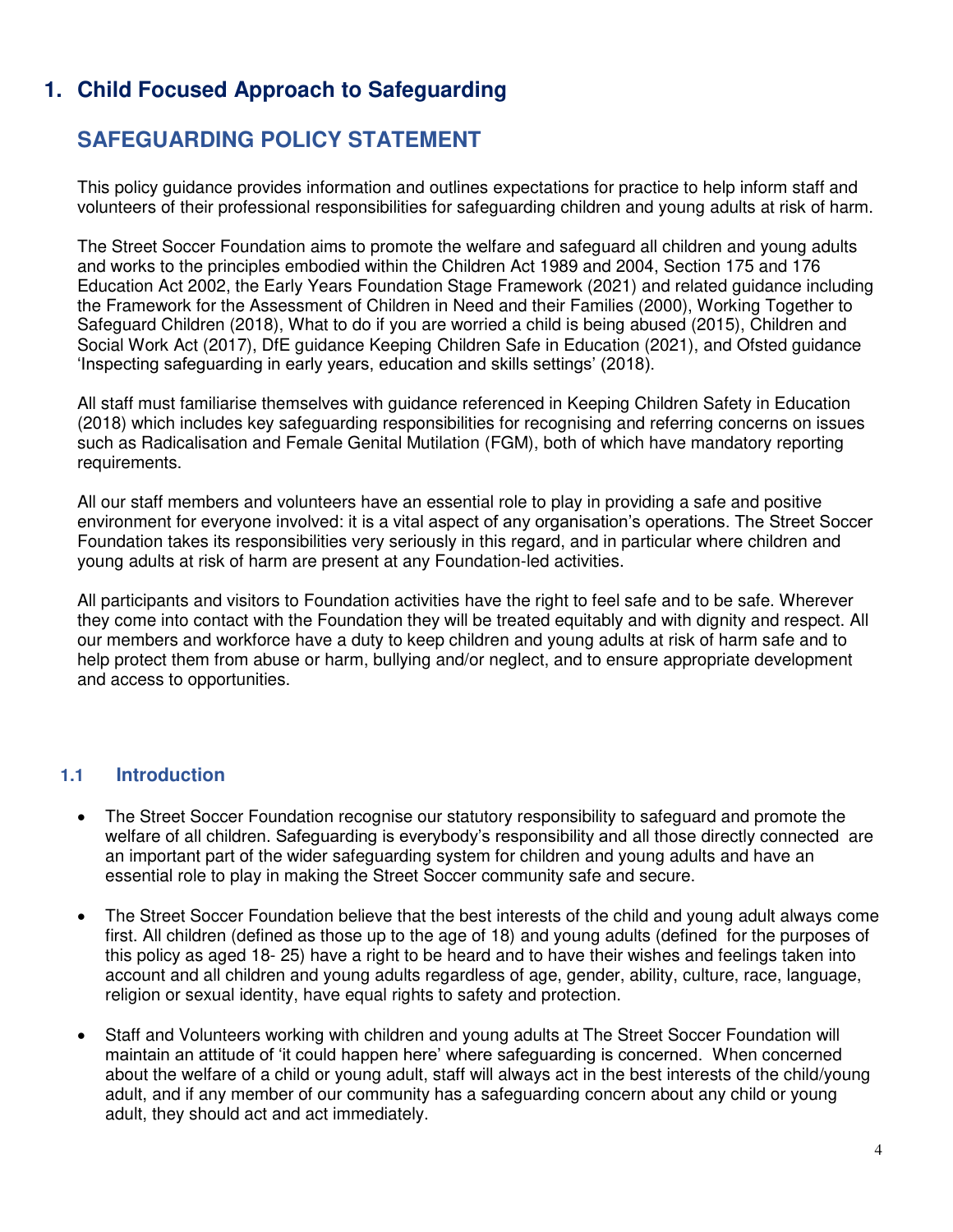- The Street Soccer Foundation recognises the importance of providing an ethos and environment within the foundation that will help children and young adults to be safe and to feel safe. In our foundation children and young adults are respected and are encouraged to talk openly. The Street Soccer Foundation takes seriously the responsibility to promote the welfare and safeguard all the children and young adults entrusted to our care. .
- Our core safeguarding principles are:
	- o **Prevention**

Positive, supportive, safe culture, activities and learning opportunities for children and young adults, safer recruitment procedures.

o **Protection**

Following the agreed procedures, ensuring all staff are trained and supported to recognise and respond appropriately and sensitively to safeguarding concerns.

o **Support**

For all children and young adults, where appropriate specific interventions are required for those who may be at risk of harm.

- o **Working with parents/carers and other agencies** To ensure timely, appropriate communications and actions are undertaken when safeguarding concerns arise.
- The procedures contained in this policy apply to all staff, including temporary or third-party agency staff and volunteers and are consistent with those outlined within KCSIE 2021.

# **1.2 Policy Context**

- This policy is implemented in accordance with our compliance with the statutory guidance from the Department for Education, 'Keeping Children Safe in Education' 2021 (KCSIE) which requires individual schools and colleges, and those undertaking school based activities to have an effective child protection policy.
- This policy has been developed in accordance with the principles established by the Children Acts 1989 and 2004 and related guidance. This includes but is not limited to:
	- o Keeping Children Safe in Education 2021 (KCSIE)
	- o Working Together to Safeguard Children 2018 (WTSC)
	- o Framework for the Assessment of Children in Need and their Families 2000
	- o Kent and Medway Safeguarding Children Procedures
	- o Early Years and Foundation Stage Framework 2021 (EYFS)
	- o The Education Act 2002
- The Street Soccer Foundation is currently operating in response to coronavirus (Covid-19), however, our safeguarding principles, remain the same. We will continue to follow government guidance and will amend this policy and our approaches, as necessary.
	- o As a result of the Covid-19 pandemic some members of our community may have been exposed to a range of adversity and trauma including bereavement, anxiety and in some cases increased welfare and safeguarding risks. We will work with local services, such as health and the local authority, to ensure necessary support is in place.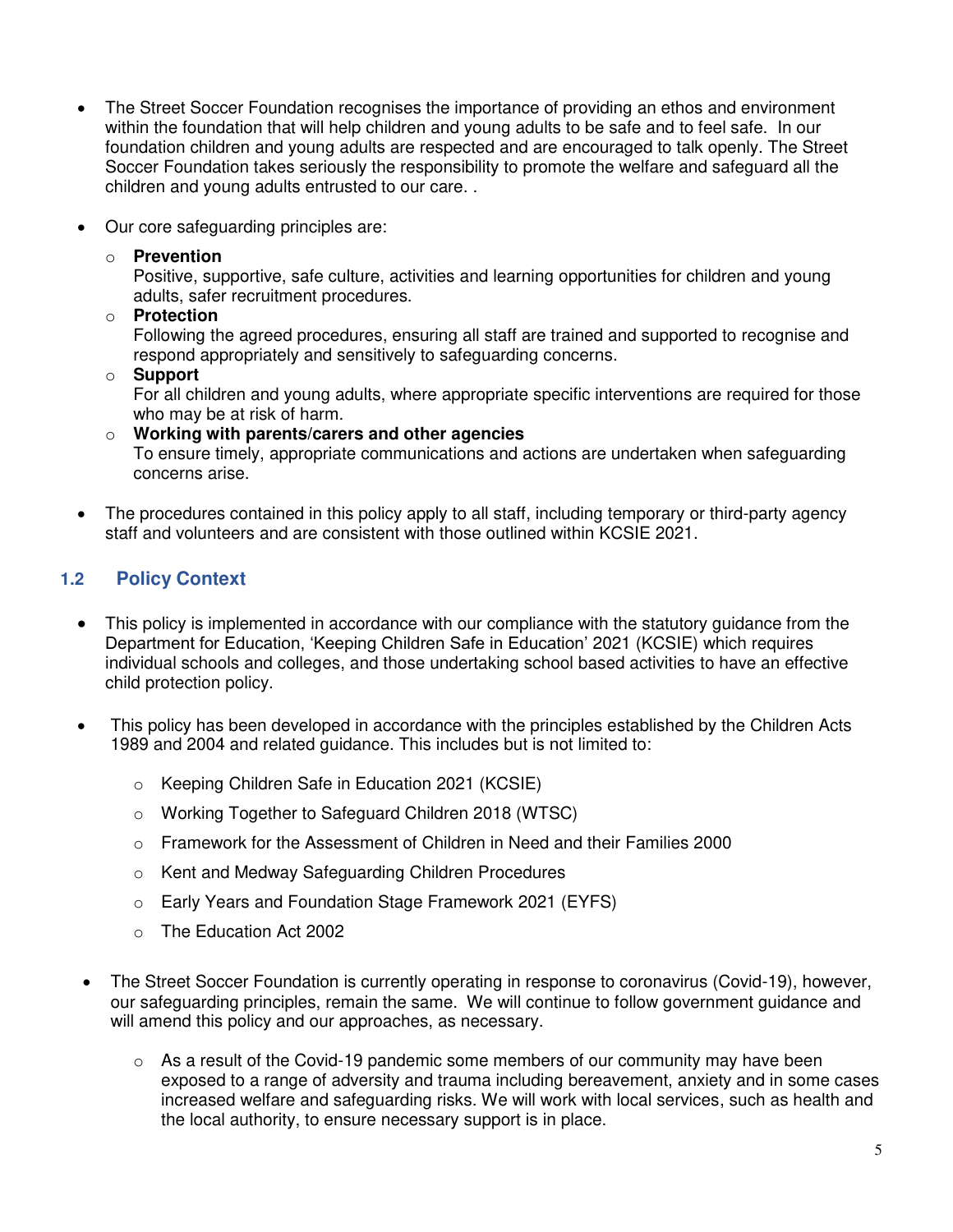# **1.3 Definition of Safeguarding**

- In line with KCSIE 2021, safeguarding and promoting the welfare of children is defined for the purposes of this policy as:
	- o protecting children from maltreatment
	- $\circ$  preventing impairment of children's mental and physical health or development
	- $\circ$  ensuring that children grow up in circumstances consistent with the provision of safe and effective care, and
	- o taking action to enable all children to have the best outcomes.
- The Street Soccer Foundation acknowledges that safeguarding includes a wide range of specific issues including (but not limited to):
	- o Abuse and neglect
	- o Bullying, including cyberbullying
	- o Children with family members in prison
	- o Children Missing Education (CME)
	- o Child missing from home or care
	- o Child Sexual Exploitation (CSE)
	- o Child Criminal Exploitation (CCE)
	- o Contextual safeguarding (risks outside the family home)
	- o County lines and gangs
	- o Domestic abuse
	- o Drugs and alcohol misuse
	- o Fabricated or induced illness
	- o Faith abuse
	- o Gender based abuse and violence against women and girls
	- o Hate
	- o Homelessness
	- o Human trafficking and modern slavery
	- o Mental health
	- o Nude or semi-nude image sharing, aka youth produced/involved sexual imagery or "Sexting"
	- o Online safety
	- o Peer on peer abuse
	- o Preventing radicalisation and extremism
	- o Private fostering
	- o Relationship abuse
	- o Serious violence
	- o Sexual violence and sexual harassment
	- o So-called 'honour-based' abuse, including Female Genital Mutilation (FGM) and forced marriage
	- o Upskirting

(Also see Part One and Annex B within 'Keeping Children Safe in Education' 2021)

# **1.4 Related Safeguarding Policies**

- This policy is one of a series in the Street Soccer Foundations integrated safeguarding portfolio and should be read and actioned in conjunction with the policies as listed below:
	- o Code of conduct/Behaviour policy
	- o Online safety
	- o Anti-bullying
	- o Data protection and information sharing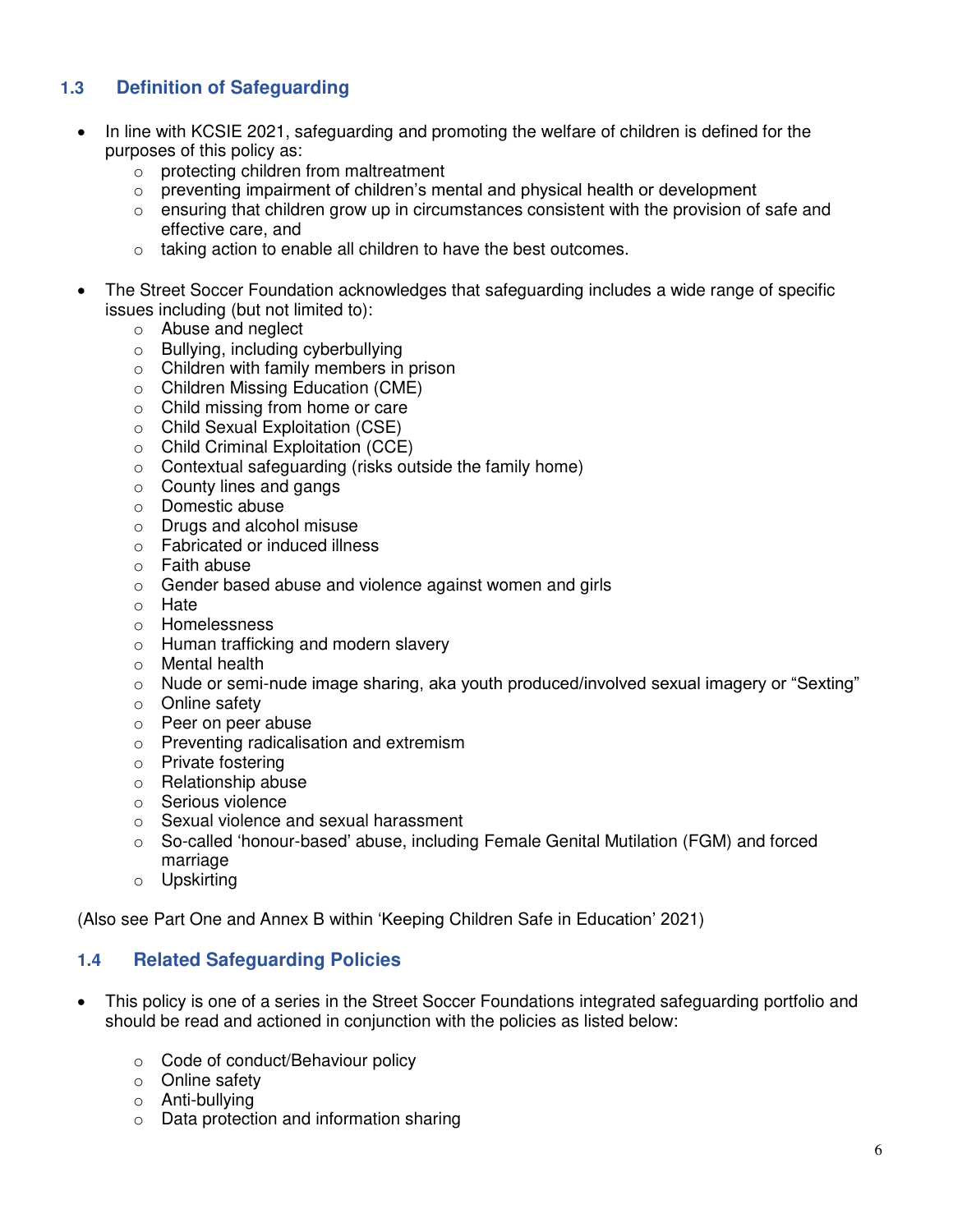- o Image use
- o Health and safety
- o Risk assessments
- o First aid and accidents
- o Managing allegations against staff
- $\circ$  Staff behaviour policy/code of conduct, including Acceptable Use of Technology Policies (AUP)
- o Safer recruitment
- o Whistleblowing

# **1.5 Policy Compliance, Monitoring and Review**

- The Street Soccer Foundation will review this policy at least annually (as a minimum) and will update it as needed, so that it is kept up to date with safeguarding issues as they emerge and evolve, including lessons learnt. The policy will also be revised following any national or local updates, significant local or national safeguarding events and/or learning, and/or any changes to our own procedures.
- All staff (including temporary staff and volunteers) will be provided with a copy of this policy and Part One of KCSIE 2021 as appropriate.
- Parents/carers of children enrolled in the Street Soccer Foundation Schools Programme activities can obtain a copy of the Street Soccer Foundation Safeguarding Policy and other related policies on request. Additionally, our policies can be viewed via the website: https://streetsoccerfoundation.org.uk/safeguarding
- The policy forms part of the Street Soccer Foundations wider development plan and will be reviewed annually by the Designated Safeguarding Leads and CEO who has overall responsibility for oversight of Designated Safeguarding Leads, safeguarding and child protection systems.
- The Designated Safeguarding Lead will ensure regular reporting on safeguarding activity and systems to the Street Soccer Foundation CEO Keith Mabbutt. The CEO will not receive details of identifying features of families as part of their oversight responsibility.

# <span id="page-6-0"></span>**2. TERMINOLOGY & DEFINITIONS**

# **2.1 The Definition of Safeguarding**

Ofsted uses definitions of the term 'safeguarding' from statutory guidance. Safeguarding children is defined in [Working together to safeguard children](https://www.gov.uk/government/publications/working-together-to-safeguard-children--2) as:

- protecting children from maltreatment
- preventing impairment of children's health or development
- ensuring that children are growing up in circumstances consistent with the provision of safe and effective care
- taking action to enable all children to have the best outcomes

Safeguarding adults at risk of harm is defined in the [Care and support statutory guidance](https://www.gov.uk/government/publications/care-act-statutory-guidance) issued under the Care Act 2014 as:

protecting the rights of adults to live in safety, free from abuse and neglect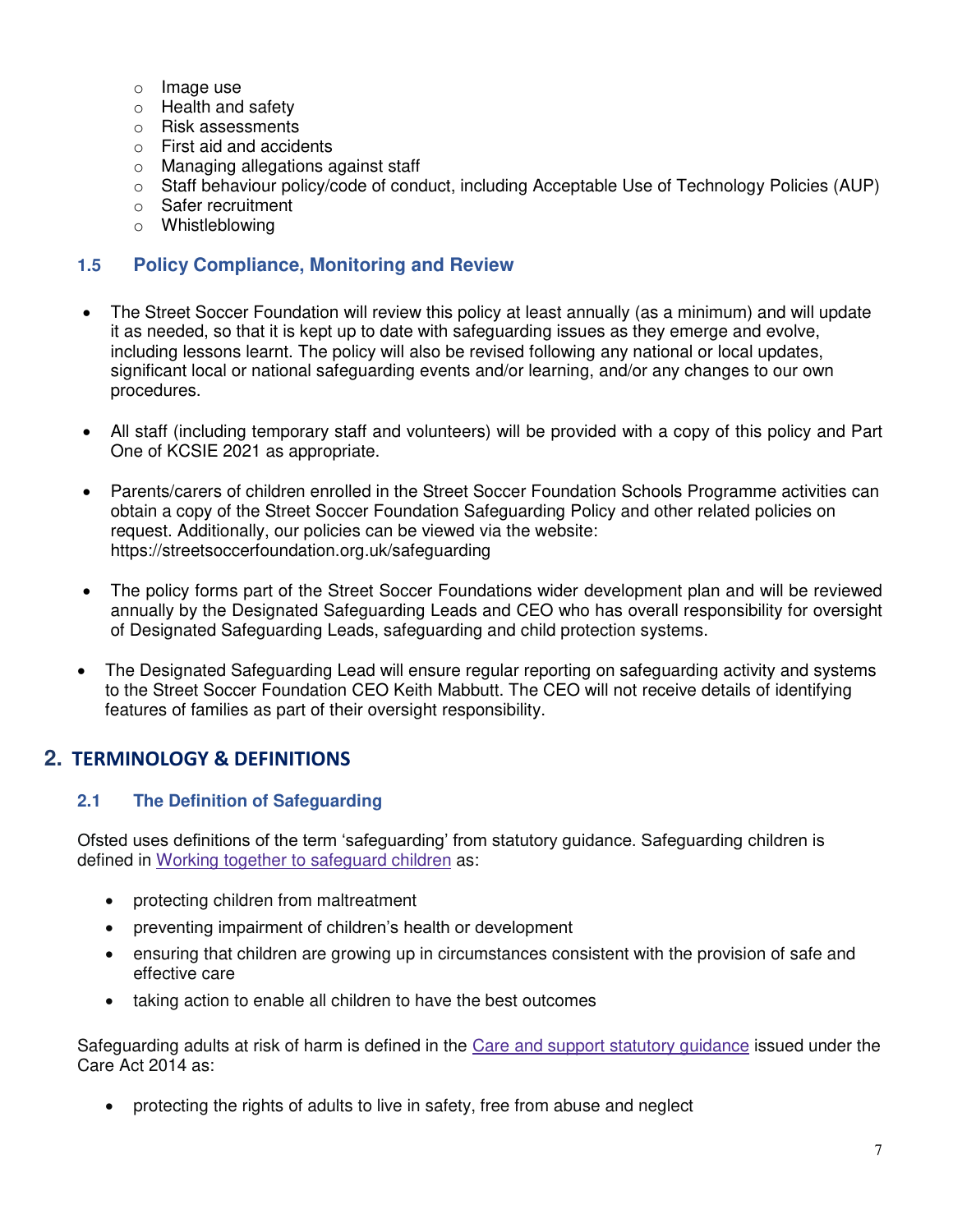- people and organisations working together to prevent and stop both the risks and experience of abuse or neglect
- people and organisations making sure that the adult's wellbeing is promoted including, where appropriate, taking fully into account their views, wishes, feelings and beliefs in deciding on any action
- recognising that adults sometimes have complex interpersonal relationships and may be ambivalent, unclear or unrealistic about their personal circumstances and therefore potential risks to their safety or well-being

*"Safeguarding is not just about protecting children, learners and vulnerable adults from deliberate harm, neglect and failure to act. It relates to broader aspects of care and education."* (Inspecting safeguarding in early years, education and skills settings, Ofsted, September 2018).

The procedures contained in this policy apply to all staff (including temporary staff and volunteers) and are consistent with those of Kent Safeguarding Children Board (KSCB).

#### **2.2 What is child abuse?**

The Children Act 1989 refers to "Significant Harm" rather than abuse. However, abuse is any behaviour, action or inaction, which significantly harms the physical and/or emotional development of a child. A child may be abused by parents, other relatives or carers, professionals and other children, and this can occur in any family, in any area of society, regardless of social class or geographical location.

Abuse falls into four main categories – physical abuse, emotional abuse, sexual abuse and neglect as shown in Appendix 1.

# **2.3 Further Definitions**

**The Foundation** - refers to The Street Soccer Foundation, its workforce, and its activities. In certain circumstances it may also refer to third parties with a devolved responsibility for delivering Foundationsupported activity.

**Activity** - refers to any matches, events, coaching and training development programmes, tours or other related activities where the Foundation has a responsibility for the welfare of individuals taking part.

**Workforce** - this refers to any person, employed or deployed, by the Foundation to work on a paid or voluntary capacity on a Foundation activity. Such individuals may be full or part-time, permanent or fixed term staff employed directly by the Foundation; they may be deployed by the Foundation on a temporary or casual basis; they may be volunteers deployed by Foundation management; they may be deployed via a third-party delivery partner / contractor.

**Child** - the term 'child' is defined in the Children Act of 1989 as any person under the age of 18

**Young Adult**- for the purposes of Street Soccer Foundation Safeguarding Policy Young adult will apply to 18 – 25 year old service users of the Street Soccer Academies.

**Adult at Risk** - is a person aged 18 years or over who is, or may be, in need of community care services by reason of mental or other disability, age or illness; and who is or maybe unable to take care of him or herself, or unable to protect him or herself against significant harm or exploitation. This may also include someone who is homeless, or is in the criminal justice system, and may be receiving support from local statutory agencies. The term is further defined in law in the Safeguarding Vulnerable Groups Act 2006.

**Harm** - means ill-treatment or the impairment of health or development, including, for example, impairment suffered from seeing or hearing the ill-treatment of another (Children Act 1989). Harm will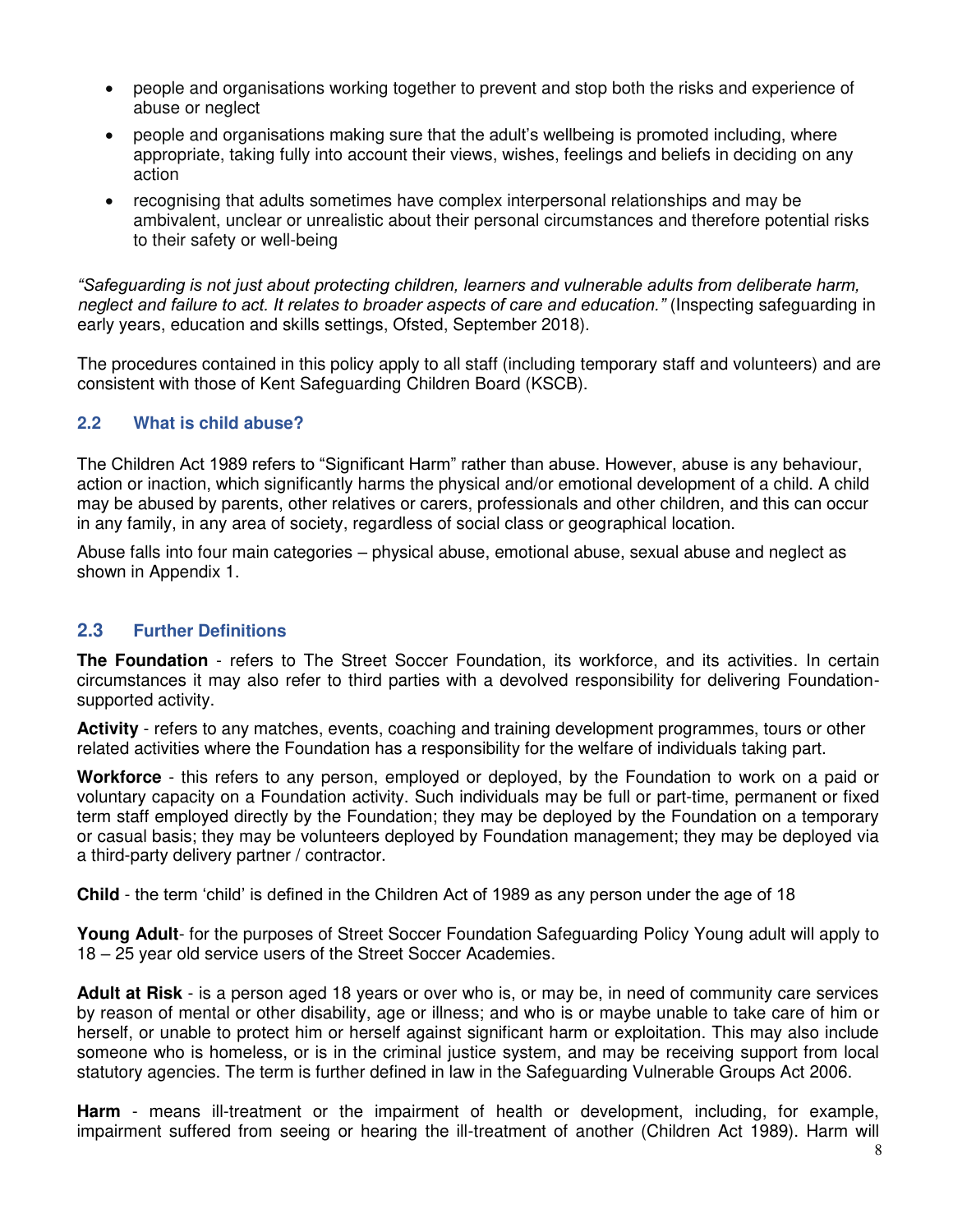often be related to abuse of which there are several recognised forms many relating to both children and vulnerable adults: emotional (including bullying), discriminatory, financial, physical, neglect and sexual.

**Parental Responsibility (PR)** - Where consent is required in respect of a child taking part in Foundationrelated activities, or reporting a concern, we will take all reasonable steps to identify the person(s) with legal PR for that child. Where identifying PR is complex or disputed (not all parents have PR and not all people with PR are parents) we will seek consent from the biological mother or father or adoptive 'parents' unless otherwise instructed.

# **3. SAFEGUARDING & THE FOUNDATION'S WORKFORCE**

Safeguarding is also about ensuring that all staff, volunteers and partners understand the wider role that they play in protecting vulnerable people. This means all members of the workforce involved in training, managing, supervising or caring for children and young adults at risk of harm, in particular:

- o Football Coaches o Football scouts o Medical staff
- o Stewards
- o Drivers & Security o Host Families o Hospitality & membership o Private tutors
- o Players
- o Managers
- o Partners, licence holders & their staff

The workforce must help to keep those in their care safe from harm but must also be aware of the need to understand how to keep themselves and their colleagues safe from having unfounded or malicious allegations by maintaining professional boundaries and avoiding behaviour that may be misinterpreted by others.

#### **Positions of Trust**

As a result of the roles and authority that many members of the Foundation workforce hold, they are in Positions of Trust in relation to those in their care. This means that they are in a position of power and influence over children and young adults at risk of harm who take part in Foundation activity and as such have the potential to abuse that Position of Trust. Staff must not abuse their position for personal advantage or gratification or that of others.

#### **Standards of Behaviour**

The Foundation's workforce will adopt the highest standards of behaviour at all times in order that they may maintain the confidence and respect of children, young adults, parents, sponsors, supporters and colleagues. Within the scope of their duties their actions should always be reasonable, appropriate, warranted, proportionate, safe and applied equitably.

# <span id="page-8-0"></span>**4. Governance and Leadership**

- The CEO & Designated Safeguarding Leads have a strategic responsibility for all safeguarding arrangements and will comply with their duties under legislation.
- The CEO & Designated Safeguarding Leads have regard to the KCSIE 2021 guidance and will ensure our policies, procedures and training is effective and complies with the law at all times.
- The CEO & Designated Safeguarding Leads have a nominated status for safeguarding. The nominated will have oversight in ensuring that The Street Soccer Foundation has an effective policy which interlinks with other related policies, that locally agreed procedures are in place and being followed, and that the policies are reviewed at least annually and when required.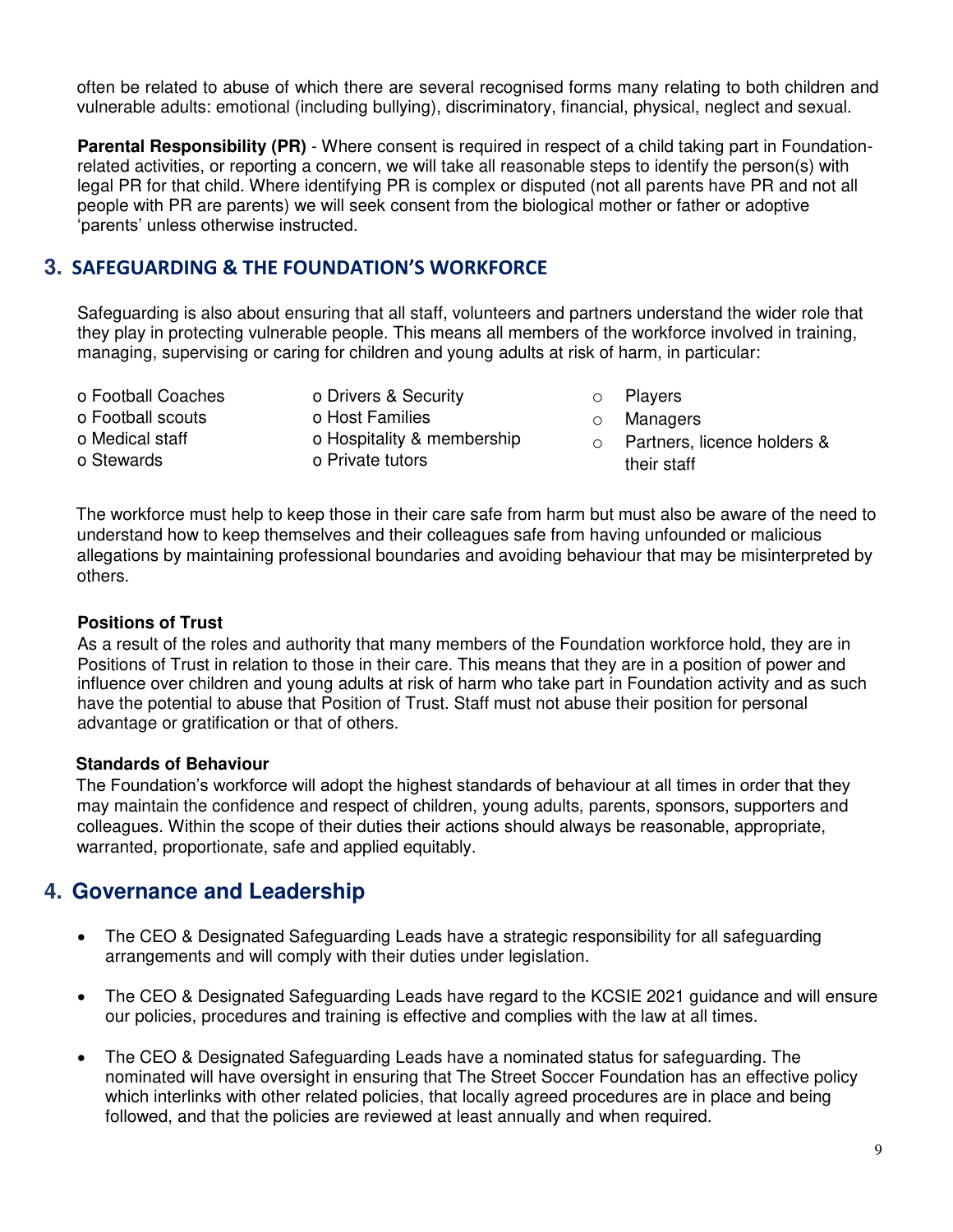- The CEO will ensure that the Designated Safeguarding Leads are supported in their role and are provided with sufficient time so they can provide appropriate support to children, young adults, adults, staff and volunteers regarding any safeguarding and welfare concerns.
- The CEO & Designated Safeguarding Leads will ensure that our child protection and safeguarding policies and procedures are understood, and followed by all staff.

# **4.1 Designated Safeguarding Lead (DSL)**

- The Street Soccer Foundation has appointed **Paul Stewart** as the Designated Safeguarding Lead (DSL) for the Street Soccer Foundation, and **Louise Green** as the Designated Safeguarding Lead (DSL) for our integrated Schools Programme including the Holiday Activities and Food Programme (HAF).
- The DSLs have overall responsibility for the day-to-day oversight of safeguarding and child protection systems (including online safety) at the Street Soccer Foundation. Whilst the activities of the DSL may be delegated to the deputies, the ultimate lead responsibility for safeguarding and child protection remains with the DSLs and this responsibility will not be delegated.
- The Street Soccer Foundation has also appointed Deputy a DSL who will have delegated responsibilities and act in the DSLs absence.
	- o **Kay Skelton**, Deputy Designated Safeguarding Lead (DSL)
- It is the role of the DSL to carry out their functions as identified in Annex C of KCISE 2021. This includes but is not limited to:
	- $\circ$  Acting as the central contact point for all staff/volunteers to discuss any safeguarding concerns
	- $\circ$  Maintaining a confidential recording system for safeguarding and child protection concerns
	- o Coordinating safeguarding action for individual children/young adults.
	- o When supporting children with a social worker or looked after children, the DSL should have the details of the child's social worker.
	- $\circ$  Liaising with other agencies and professionals in line with KCSIE 2021 and WTSC 2018
	- $\circ$  Representing the Street Soccer Foundation at Safeguarding meetings, strategy discussions, CIN meetings and Child Protection Conferences.
	- $\circ$  Ensuring that locally established procedures as put in place by the three safeguarding partners as part of the Kent Safeguarding Children Multi-Agency Partnership procedures (KSCMP), including referrals, are followed, as necessary.
	- $\circ$  Ensuring all staff access appropriate safeguarding training and relevant updates in line with the recommendations within KCSIE.
	- o Informing the CEO of any significant safeguarding issues.
- The DSL will undergo appropriate and specific training to provide them with the knowledge and skills required to carry out their role. Deputy DSLs will be trained to the same standard as the DSL. The DSLs training will be updated formally at least every two years, but their knowledge and skills will be updated through a variety of methods at regular intervals and at least annually.

# **4.2 Members of Staff**

- All members of staff have a responsibility to:
	- o Provide a safe environment in which children and young adults can thrive.
	- $\circ$  Be aware of the indicators of abuse and neglect so that they can identify cases of children and young adults in their care who may need help or protection.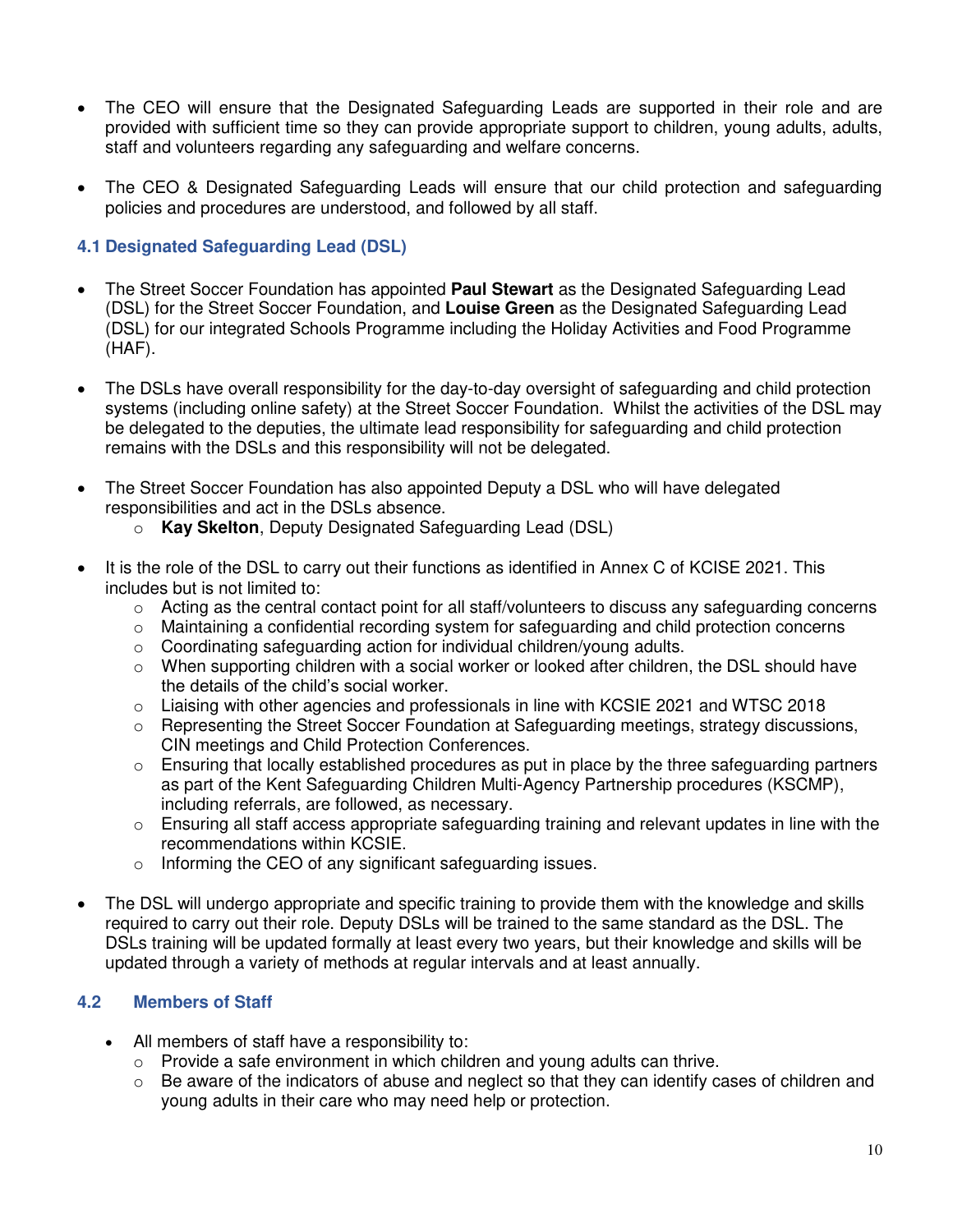- $\circ$  Know what to do if a child or young adult tells them that he or she is being abused or neglected and understand the impact abuse and neglect can have upon a child/young adult.
- $\circ$  Be able to identify and act upon indicators that children/young adults are, or at risk of developing mental health issues.
- $\circ$  Be prepared to identify children who may benefit from early help.
- o Understand the early help process and their role in it.
- o Understand The Street Soccer Foundations safeguarding policies and systems.
- $\circ$  Undertake regular and appropriate training which is regularly updated.
- $\circ$  Be aware of the local process of making referrals to children's social care and statutory assessment under the Children Act 1989.
- o Know how to maintain an appropriate level of confidentiality.
- $\circ$  Reassure children/young adults who report concerns that they are being taken seriously and that they will be supported and kept safe.

# **4.3 Children and Young Adults**

Children and young adults have a right to:

- $\circ$  Feel safe, be listened to, and have their wishes and feelings taken into account.
- $\circ$  Confidently report abuse, knowing their concerns will be treated seriously, and knowing they can safely express their views and give feedback.
- o Contribute to the development of the Street Soccer Foundations safeguarding policies.
- o Receive help from a trusted adult.
- $\circ$  Learn how to keep themselves safe, including online.

# **4.4 Parents and Carers**

Parents/carers have a responsibility to:

- o Understand and adhere to the relevant Street Soccer Foundation policies and procedures.
- o Talk to their child about safeguarding issues and support The Street Soccer Foundation in their safeguarding approaches.
- $\circ$  Identify behaviours which could indicate that their child is at risk of harm including online.
- $\circ$  Seek help and support from The Street Soccer Foundation or other agencies.

# <span id="page-10-0"></span>**5. Child Protection Procedures**

# **5.1 Recognising Indicators of Abuse and Neglect**

- All staff are made aware of the definitions and indicators of abuse and neglect as identified by Working Together to Safeguard Children (2018) and Keeping Children Safe in Education 2021. This is outlined locally within the [Kent Support Levels Guidance.](https://www.kscmp.org.uk/guidance/kent-support-levels-guidance)
- The Street Soccer Foundation recognise that when assessing whether a child/young adult may be suffering actual or potential harm there are four categories of abuse:
	- o Physical abuse
	- o Sexual abuse
	- o Emotional abuse
	- o Neglect
	- For further information see Appendix 1.
- The Street Soccer Foundation recognises that concerns may arise in many different contexts and can vary greatly in terms of their nature and seriousness. The indicators of child abuse and neglect can vary from child to child. Children develop and mature at different rates, so what appears to be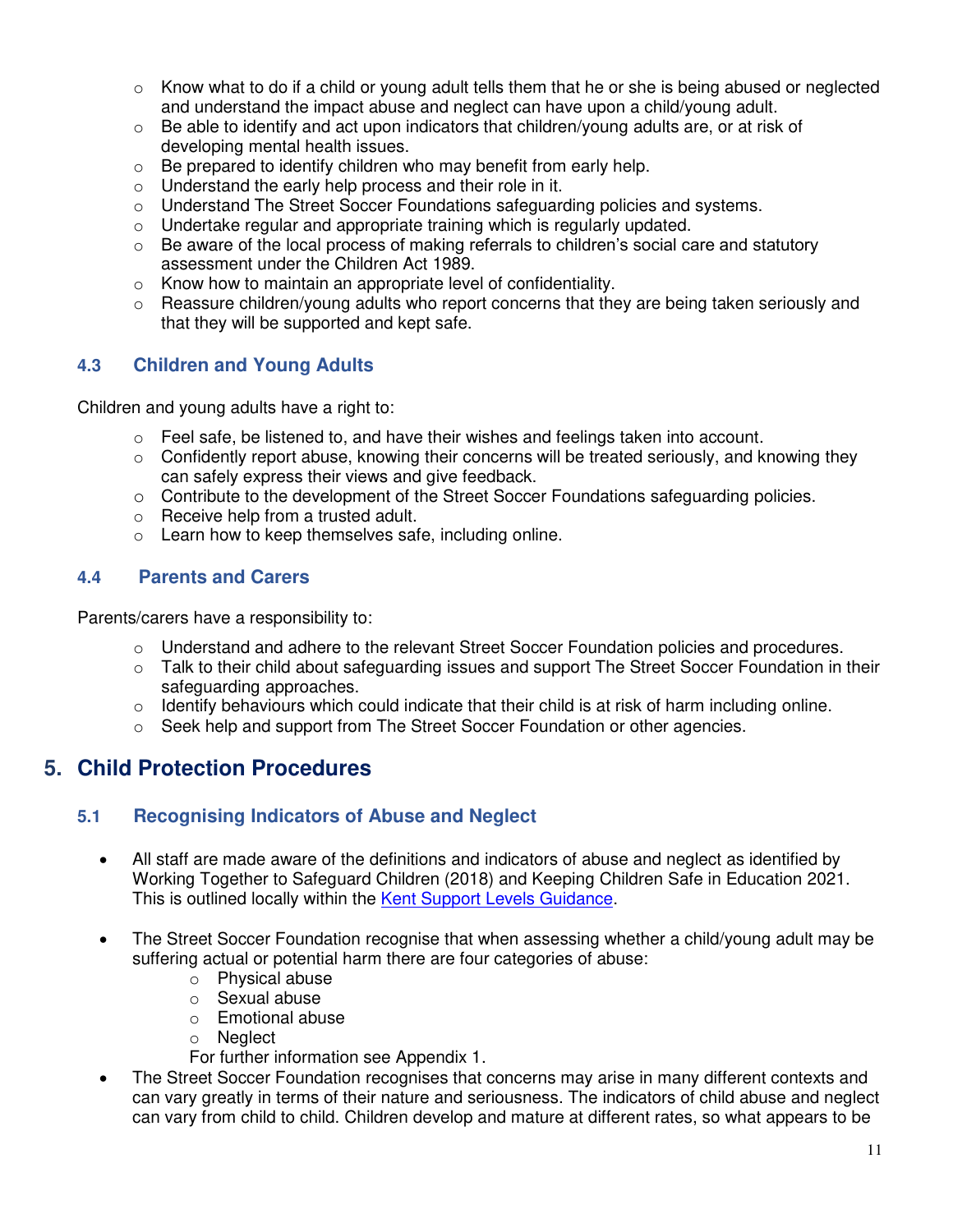worrying behaviour for a younger child might be normal for an older child. It is important to recognise that indicators of abuse and neglect do not automatically mean a child is being abused however all concerns should be taken seriously and will be explored by the DSL on a case-by-case basis.

- The Street Soccer Foundation recognises abuse, neglect, and safeguarding issues are rarely standalone events and cannot always be covered by one definition or one label alone. In many cases, multiple issues will overlap with one another, therefore staff will always be vigilant and always raise concerns with a DSL.
- Parental behaviors can indicate child abuse or neglect, so staff will be alert to parent-child interactions or concerning parental behaviours; this could include parents who are under the influence of drugs or alcohol or if there is a sudden change in their mental health.
- Children/ young adults may report abuse happening to themselves, their peers or their family members. All reports made by children/young adults to staff will be taken seriously and will be responded to in line with this policy.
- Safeguarding incidents and/or behaviours can be associated with factors and risks outside the Street Soccer Foundations planned activities. Children and young adults can be at risk of abuse or exploitation in situations outside their families; extra-familial harms take a variety of different forms and children can be vulnerable to multiple harms including (but not limited to) sexual exploitation, criminal exploitation, sexual abuse, serious youth violence and county lines.
- Technology can be a significant component in many safeguarding and wellbeing issues. Children and young adults are at risk of abuse online as well as face to face and in many cases, abuse will take place concurrently via online channels and in daily life. Children and young adults can also abuse their peers online.
- By understanding the indicators or abuse and neglect, we can respond to problems as early as possible and provide the right support and services for the child, young adult and their family.
- All members of staff are expected to be aware of and follow this approach if they are concerned about a child or young adult:



'What to do if you are worri[ed a child is being abused'](https://www.gov.uk/government/publications/what-to-do-if-youre-worried-a-child-is-being-abused--2) 2015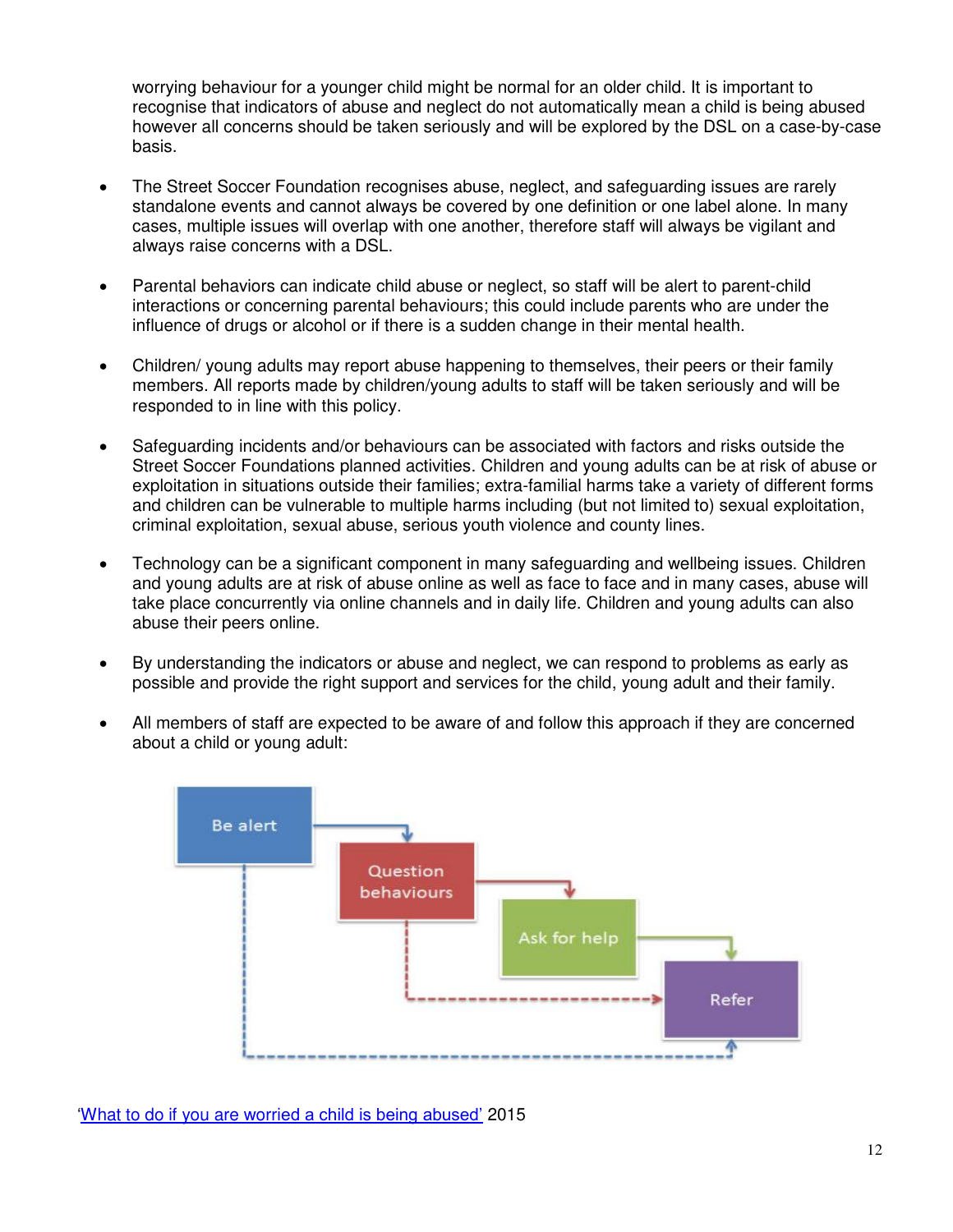- In all cases, if staff are unsure, they will always speak to the DSL (or deputy).
- The Street Soccer Foundation recognises that some children and young adults have additional or complex needs and may require access to intensive or specialist services to support them.

# **5.2 Responding to Child Protection/Safeguarding Concerns**

If staff are made aware of a child protection concern or a safeguarding concern around a young adult, they are expected to:

- o listen carefully to the concern and be non-judgmental.
- o only use open questions to clarify information where necessary, e.g. who, what, where, when or Tell, Explain, Describe (TED).
- $\circ$  not promise confidentiality as concerns will have to be shared further, for example, with the DSL and potentially Integrated Children's Services.
- o be clear about boundaries and how the report will be progressed.
- $\circ$  record the concern in line with The Street Soccer Foundations record keeping requirements.
- $\circ$  inform the DSL (or deputy), as soon as practically possible.
- The DSL or a deputy should always be available to discuss safeguarding concerns. If in exceptional circumstances, a DSL or Deputy DSL is not available, this should not delay appropriate action being taken. Staff should speak to the Street Soccer Foundation CEO Keith Mabbutt or take advice via consultation with a social worker from the Children's Integrated services/Front Door. In these circumstances, any action taken will be shared with a DSL as soon as is practically possible.
- The Street Soccer Foundation will respond to concerns in line with the Kent Safeguarding Children Multi-Agency Partnership procedures (KSCMP) or equivalent adult social service where the concern surrounds a young adult over the age of 18.
	- $\circ$  The full KSCMP procedures and additional guidance relating to reporting concerns and specific safeguarding issues can be found on their website: [www.kscmp.org.uk](http://www.kscmp.org.uk/)
	- $\circ$  Specific information and guidance to follow with regards to accessing Early Help and Preventative Services and/or Children's Social Work Services as part of Integrated Children's Services (ICS) in Kent can be found here: [www.kelsi.org.uk/support-for-children-and-young](http://www.kelsi.org.uk/support-for-children-and-young-people/integrated-childrens-services)[people/integrated-childrens-services](http://www.kelsi.org.uk/support-for-children-and-young-people/integrated-childrens-services)
- Where a child is suffering, or is likely to suffer from harm, or is in immediate danger, a 'request for support' will be made immediately to Integrated Children's Services (via the 'Front Door') and/or the police, in line with KSCMP procedures.
	- $\circ$  The Street Soccer Foundation recognise that in situations where there are immediate child protection concerns for a child as identified in line with Support Level Guidance, it is NOT to investigate as a single agency, but to act in line with KSCMP guidance which may involve multi-agency decision making**.**
	- o The DSL may seek advice or guidance from their Area Education Safeguarding Advisor from the Education Safeguarding Service before deciding next steps.
	- $\circ$  They may also seek advice or guidance from a social worker at the Front Door service who are the first point of contact for Integrated Children's Services (ICS).
- In the event of a request for support to the Front Door being necessary, parents/carers will be informed and consent to this will be sought by the DSL in line with guidance provided by KSCMP and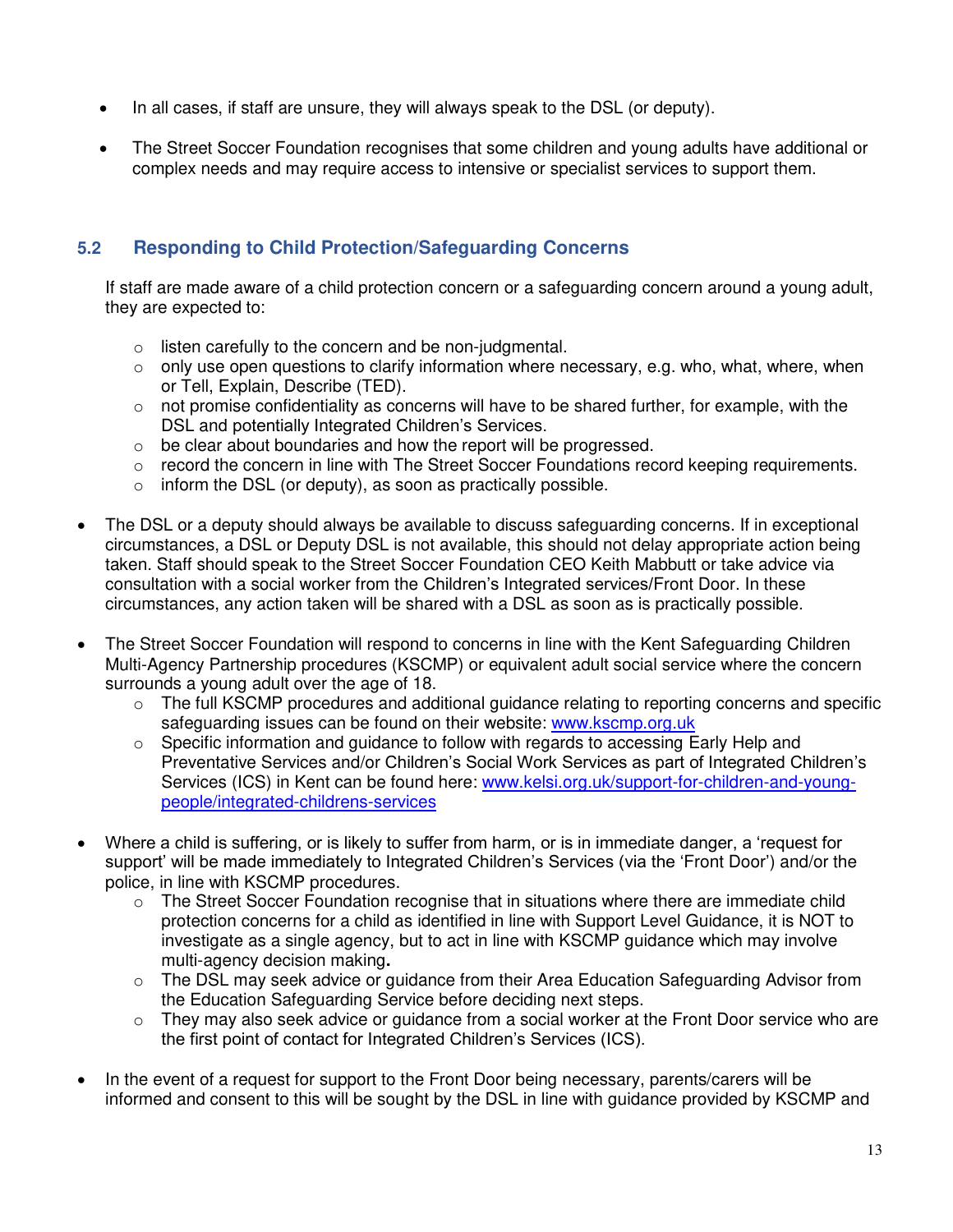ICS. Parents/carers will be informed of this, unless there is a valid reason not to do so, for example, if to do so would put a child at risk of harm or would undermine a criminal investigation.

- All staff are aware of the process for making request for support referrals for statutory assessments under the Children Act 1989, along with the role they might be expected to play in such assessments.
- Where is it is identified a child may benefit from Early Help support (as provided by ICS) , the DSL (or deputy) will liaise with the child's nominated school DSL where possible and a request for support via the Front Door will be made via the nominated school DSL or via the Street Soccer Foundation DSL as appropriate.
	- $\circ$  The DSL will keep all early help cases under constant review and consideration will be given to escalating concerns to the Front Door or seeking advice via the Education Safeguarding Service if the situation does not appear to be improving or is getting worse.
- If, after a request for support or any other planned external intervention, a child's situation does not appear to be improving or there is a concern regarding decisions made, the DSL will consider following [KSCMP escalation procedures](https://www.proceduresonline.com/kentandmedway/chapters/p_resolution.html) to ensure their concerns have been addressed and, most importantly, that the child's situation improves.

# **5.3 Recording Concerns**

- All safeguarding concerns, discussions and decisions, and reasons for those decisions, will be recorded on the Street Soccer Foundations 'My concern' secure safeguarding system and passed without delay to the DSL.
- Records will be completed as soon as possible after the incident/event, using the child's words and the date and time will be recorded by the member of staff. Child protection records will record facts and not personal opinions. A body map will be completed if injuries have been observed.
- If there is an immediate safeguarding concern the member of staff will consult with a DSL before completing the form as reporting urgent concerns takes priority.
- If members of staff are in any doubt about recording requirements, they will discuss their concerns with the DSL.
- Child protection records and records of concern about a young adult will include a clear and comprehensive summary of the concern, details of how the concern was followed up and resolved and details regarding any action taken, decisions reached and the outcome.
- Child protection records and records of concern around young adult's will be kept confidential and stored securely online using the MyConcern safeguarding software. Child protection/safeguarding records will be kept for individual children/ young adults and will be maintained separately from all other records relating to the child or young adult's involvement with The Street Soccer Foundation. Child protection records and safeguarding records around young adults are kept in accordance with data protection legislation and are retained centrally and securely by the DSL.
- All child protection records will be transferred in accordance with data protection legislation to the child's own School Designated Safeguard Lead, under confidential and separate cover as soon as possible. Child Protection files will be transferred securely to the school DSL and a confirmation of receipt will be obtained.

#### **5.4 Multi-Agency Working**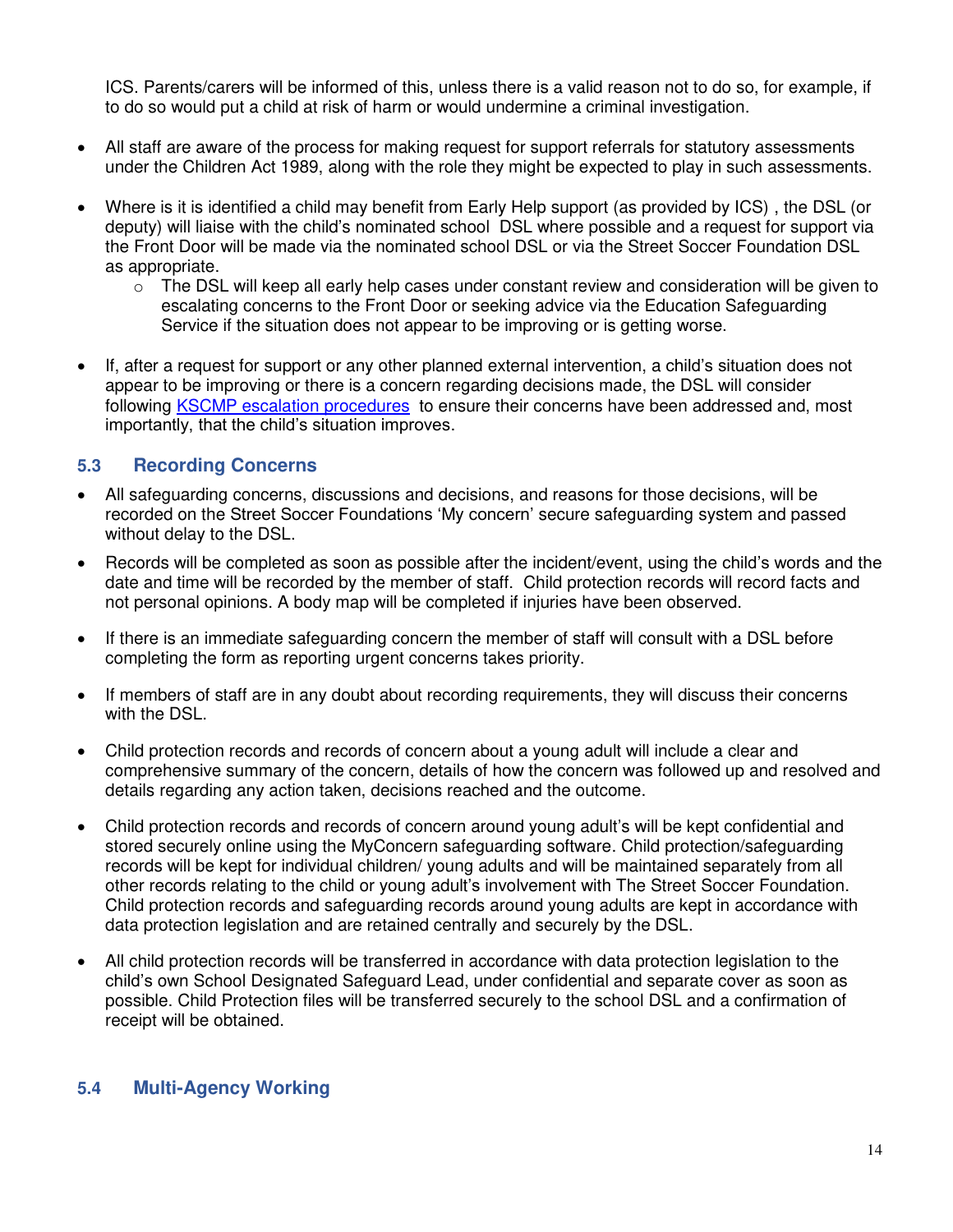- The Street Soccer Foundation recognises and is committed to its responsibility to work within the KSCMP multi-agency safeguarding arrangements. The DSL will communicate and share information with the child's nominated school DSL and other statutory agencies in line with statutory guidance.
- The Street Soccer Foundation recognises the importance of multi-agency working and is committed to working alongside partner agencies to provide a coordinated response to promote the welfare of children and young adults, protecting them from harm.

# **5.5 Confidentiality and Information Sharing**

- The Street Soccer Foundation recognises our duty and powers to hold, use and share relevant information with appropriate agencies in matters relating to child protection and the safeguarding and protection of young adults in our care at the earliest opportunity as per statutory guidance outlined within KCSIE 2021.
- The Street Soccer Foundation is appropriately trained in Data Protection as required by the General Data Protection Regulations (GDPR) to ensure that our foundation is compliant with all matters relating to confidentiality and information sharing requirements.
- The Data Protection Act 2018 and GDPR do not prevent the sharing of information for the purposes of keeping children (or adults) safe. Fears about sharing information must not be allowed to stand in the way of the need to safeguard and promote the welfare and protect the safety of children (KCSIE 2021).
- The DSL will disclose relevant safeguarding information about a child or young adult with staff on a 'need to know' basis.
- All members of staff must be aware that whilst they have duties to keep information confidential, in line with our confidentiality policy, they also have a professional responsibility to be proactive in sharing information as early as possible to help identify, assess, and respond to risks or concerns about the safety and welfare of children and young adults; this may include sharing information with the DSL and with other agencies as appropriate. All staff are aware they cannot promise confidentiality in situations which might compromise a child or young adult's safety or wellbeing.

# **5.6 Complaints**

- All members of the Street Soccer community should feel able to raise or report any concerns about a child or young adult's safety or potential failures in the Street Soccer Foundations safeguarding regime. The Street Soccer Foundation has a complaints procedure available to parents/ Carers, young adults, members of staff and visitors who wish to report concerns or complaints.
	- Whilst we encourage members of our community to report concerns and complaints directly to us, we recognise this may not always be possible.
	- The Street Soccer Foundation views the reporting of concerns by members of the workforce as a vital element of maintaining its Core Values. Individuals are strongly encouraged to report incidents of malpractice where the law, Foundation policy or protocol has been breached by another member, or members, of the workforce. Failure to do so may result in disciplinary or criminal action. In partnership with whistleblowing consultancy, iTrust Assurance Ltd, the Street Soccer Foundation has in place an exclusive Confidential Reporting Line for all its team and those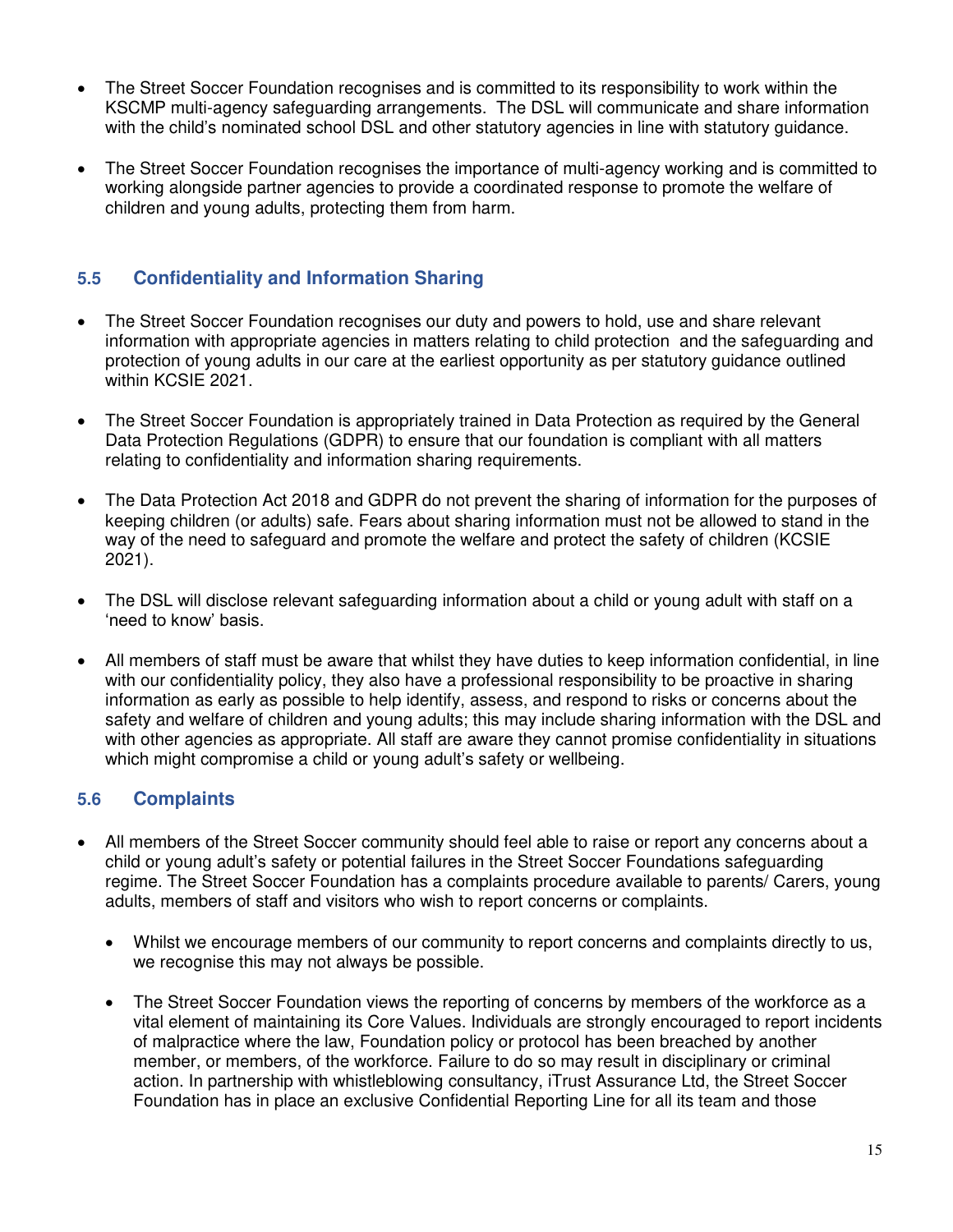supported through the Foundation. At any time individuals are welcome to call The Street Soccer Foundation Confidential Reporting Line on: **0203 837 0496.**

- Staff can also access the NSPCC whistleblowing helpline if they do not feel able to raise concerns regarding child protection/safeguarding failures internally.
	- $\circ$  Staff can call 0800 028 0285 (8:00 AM to 8:00 PM Monday to Friday) or email [help@nspcc.org.uk.](mailto:help@nspcc.org.uk)

The Street Soccer Foundation will take all concerns reported to the foundation seriously and all complaints will be considered and responded to in line with the relevant and appropriate process.

o Anything that constitutes an allegation against a member of staff or volunteer will be dealt with in line with section 8 of this policy.

# <span id="page-15-0"></span>**6. Specific Safeguarding Issues**

- The Street Soccer Foundation is aware of a range of specific safeguarding issues and situations that can put children and young adults at greater risk of harm. In addition to Part One, DSLs, Street Soccer Foundation leaders, staff and volunteers who work directly with children and young adults will read annex B of KCSIE 2021 which contains important additional information about specific forms of abuse and safeguarding issues.
- Where staff are unsure how to respond to specific safeguarding issues, they should follow the processes as identified in part 3 of this policy and speak with the DSL or a deputy.

# **6.1 Peer on Peer Abuse**

- All members of staff at The Street Soccer Foundation recognise that children and young adults are capable of abusing their peers, and that it can happen both inside and outside of the academy/ schools programme and can happen online.
- The Street Soccer Foundation recognises that peer on peer abuse can take many forms, including but not limited to:
	- o Bullying, including cyberbullying, prejudice-based and discriminatory bullying
	- o abuse in intimate personal relationships between peers
	- $\circ$  physical abuse which can include hitting, kicking, shaking, biting, hair pulling, or otherwise causing physical harm
	- o sexual violence and sexual harassment
	- $\circ$  consensual and non-consensual sharing of nudes and semi-nude images and/or videos (also known as sexting or youth produced sexual imagery)
	- o causing someone to engage in sexual activity without consent, such as forcing someone to strip, touch themselves sexually, or to engage in sexual activity with a third party
	- $\circ$  upskirting (which is a criminal offence), which typically involves taking a picture under a person's clothing without their permission, with the intention of viewing their genitals or buttocks to obtain sexual gratification, or cause the victim humiliation, distress or alarm
	- o initiation/hazing type violence and rituals
- The Street Soccer Foundation believes that abuse is abuse and it will never be tolerated or dismissed as "banter", "just having a laugh", "part of growing up" or "boys being boys" as this can lead to a culture of unacceptable behaviours and an unsafe environment for children.
- The Street Soccer Foundation recognises that even if there are no reported cases of peer on peer abuse, such abuse is still likely to be taking place.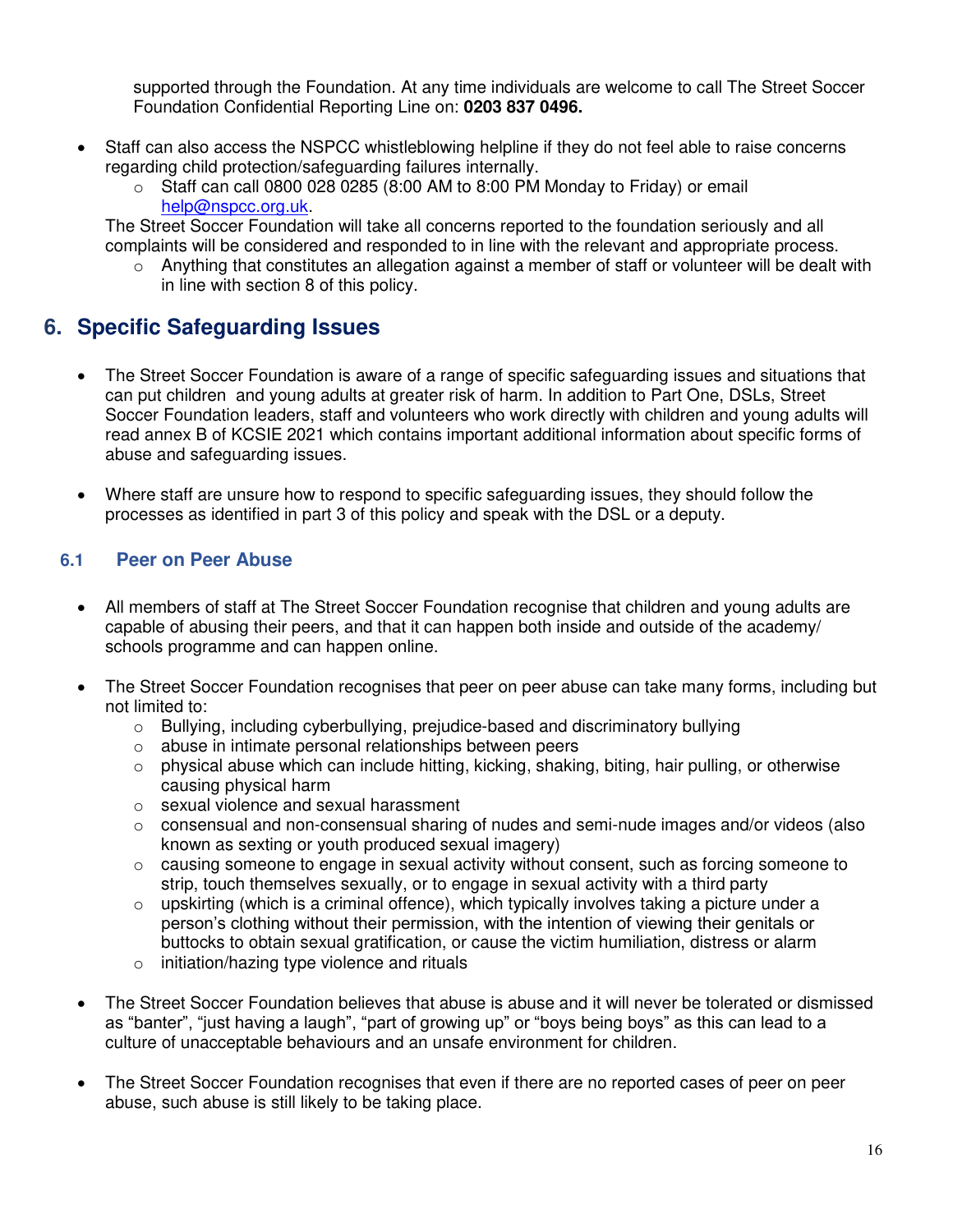- All staff have a role to play in challenging inappropriate behaviours between peers. Staff recognise that some peer on peer abuse issues may be affected by gender, age, ability and culture of those involved, i.e. for gender based abuse, girls are more likely to be victims and boys more likely to be perpetrators.
- Concerns about a child or young adults behaviour, including peer on peer abuse taking place offsite will be responded to as part of a partnership approach with the child/young adult and parents/carers . Offsite behaviour concerns will be recorded and responded to in line with existing appropriate policies, for example anti-bullying and safeguarding policies.
- In order to minimise the risk of peer-on-peer abuse, The Street Soccer Foundation will ensure robust anti-bullying procedures, clear expectations of appropriate behavior, adequate supervision during Academy and Schools Programme activities, a safe environment to share concerns with staff both verbally and in writing and through the provision of a concern box accessible to children and young adults.
- The Street Soccer Foundation want children and young adults in our care to feel able to confidently report abuse and know their concerns will be treated seriously. All allegations of peer on peer abuse will be reported to the DSL and will be recorded, investigated, and dealt with in line with associated Street Soccer Foundation policies, including child protection and anti-bullying. Children and young adults who experience abuse will be offered appropriate support, regardless of where the abuse takes place.
- Alleged victims, perpetrators and any other child affected by peer on peer abuse will be supported by:
	- $\circ$  Staff taking reports seriously, listening carefully, avoiding victim blaming, providing and referring for appropriate support, liaison with parents/carers, reviewing academy and school programme approaches, following procedures as identified in other policies, behaviour, antibullying and child protection procedures, and where necessary and appropriate, informing the police and/or ICS*.*

# **6.2 Child on Child Sexual Violence or Harassment**

- When responding to concerns relating to child on child sexual violence or harassment, The Street Soccer Foundation will follow the guidance outlined in Part Five of KCSIE 2021 and the DfE '[Sexual](https://www.gov.uk/government/publications/sexual-violence-and-sexual-harassment-between-children-in-schools-and-colleges)  [Violence and Sexual Harassment Between Childr](https://www.gov.uk/government/publications/sexual-violence-and-sexual-harassment-between-children-in-schools-and-colleges)en in Schools and Colleges' guidance.
- The Street Soccer Foundation recognises sexual violence and sexual harassment can occur between two children of any age and sex. It can occur through a group of children sexually assaulting or sexually harassing a single child or group of children and can occur online and face to face (both physically and verbally). Sexual violence and sexual harassment is never acceptable.
- All victims of sexual violence or sexual harassment will be reassured that they are being taken seriously and that they will be supported and kept safe. A victim will never be given the impression that they are creating a problem by reporting sexual violence or sexual harassment or be made to feel ashamed for making a report.
- When there has been a report of sexual violence or harassment, the DSL will make an immediate risk and needs assessment which will be considered on a case-by-case basis which explores how best to support and protect the victim and the alleged perpetrator (and any other children involved/impacted).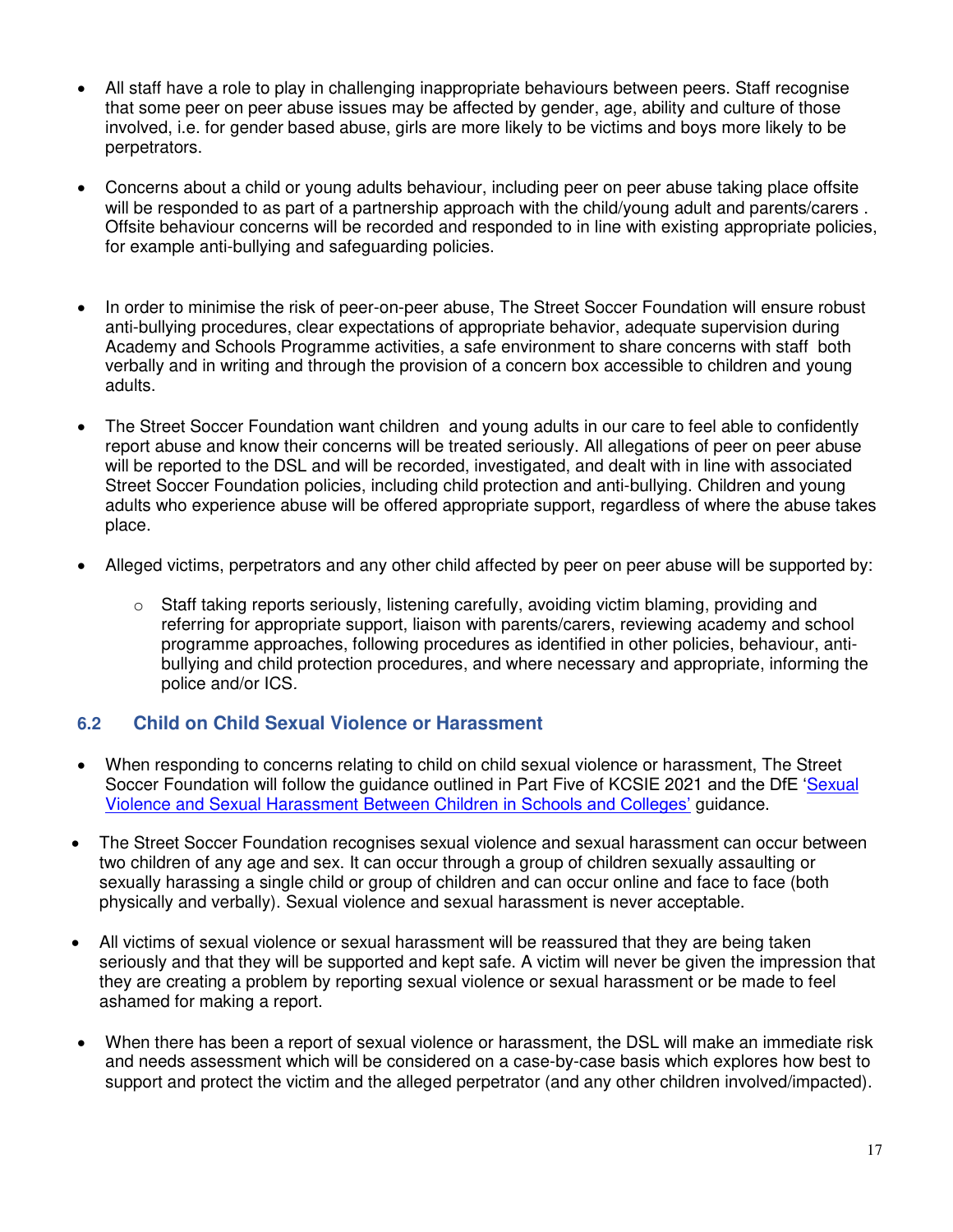- $\circ$  The risk and needs assessment will be recorded and kept under review and will consider the victim (especially their protection and support), the alleged perpetrator, and all other and any actions that are required to protect them.
- Reports will initially be managed internally by the The Street Soccer Foundation and where necessary will be referred to Integrated Children's Services and/or the Police.
	- $\circ$  The decision making and required action taken will vary on a case by case basis, but will be informed by the wishes of the victim, the nature of the alleged incident (including whether a crime may have been committed), the ages and developmental stages of the children involved, any power imbalance, if the alleged incident is a one-off or a sustained pattern of abuse, if there are any ongoing risks to the victim, other children, adult students or Street Soccer Foundation staff, and, any other related issues or wider context.
- If at any stage the DSL is unsure how to proceed, advice will be sought from the Education Safeguarding Service.

# **6.3 Nude and/or Semi-Nude Image Sharing by Children**

- The Street Soccer Foundation recognises that consensual and non-consensual sharing of nudes and semi-nude images and/or videos (also known as youth produced/involved sexual imagery or "sexting") can be a safeguarding issue; all concerns will be reported to and dealt with by the DSL (or deputy).
- When made aware of concerns involving consensual and non-consensual sharing of nudes and seminude images and/or videos by children, staff are advised to:
	- o Report any concerns to the DSL immediately.
	- $\circ$  Never view, copy, print, share, store or save the imagery, or ask a child to share or download it – this may be illegal. If staff have already viewed the imagery by accident, this will be immediately reported to the DSL.
	- o Not delete the imagery or ask the child to delete it.
	- o Not say or do anything to blame or shame any children involved.
	- $\circ$  Explain to child(ren) involved that they will report the issue to the DSL and reassure them that they will receive appropriate support and help.
	- $\circ$  Not ask the child or children involved in the incident to disclose information regarding the imagery and not share information about the incident with other members of staff, the child(ren) involved or their, or other, parents and/or carers. This is the responsibility of the DSL.
- DSLs will respond to concerns as set out in the non-statutory UKCIS guidance: [Sharing nudes and](https://www.gov.uk/government/publications/sharing-nudes-and-semi-nudes-advice-for-education-settings-working-with-children-and-young-people)  [semi-nudes: advice for education settings working with children and young people](https://www.gov.uk/government/publications/sharing-nudes-and-semi-nudes-advice-for-education-settings-working-with-children-and-young-people)' and the local [KSCMP](http://www.kscb.org.uk/guidance/online-safety) guidance. When made aware of a concern involving consensual and non-consensual sharing of nudes and semi-nude images and/or videos:
	- $\circ$  the DSL will hold an initial review meeting to explore the context and ensure appropriate and proportionate safeguarding action is taken in the best interests of any child involved. This may mean speaking with relevant staff and the children involved as appropriate.
	- $\circ$  parents and carers will be informed at an early stage and be involved in the process to best support children, unless there is good reason to believe that involving them would put a child at risk of harm.
	- $\circ$  All decisions and action taken will be recorded in line with our child protection procedures.
	- $\circ$  a referral will be made to ICS and/or the police immediately if:
		- the incident involves an adult (over 18).
		- there is reason to believe that a child has been coerced, blackmailed, or groomed, or there are concerns about their capacity to consent, for example, age of the child or they have special educational needs.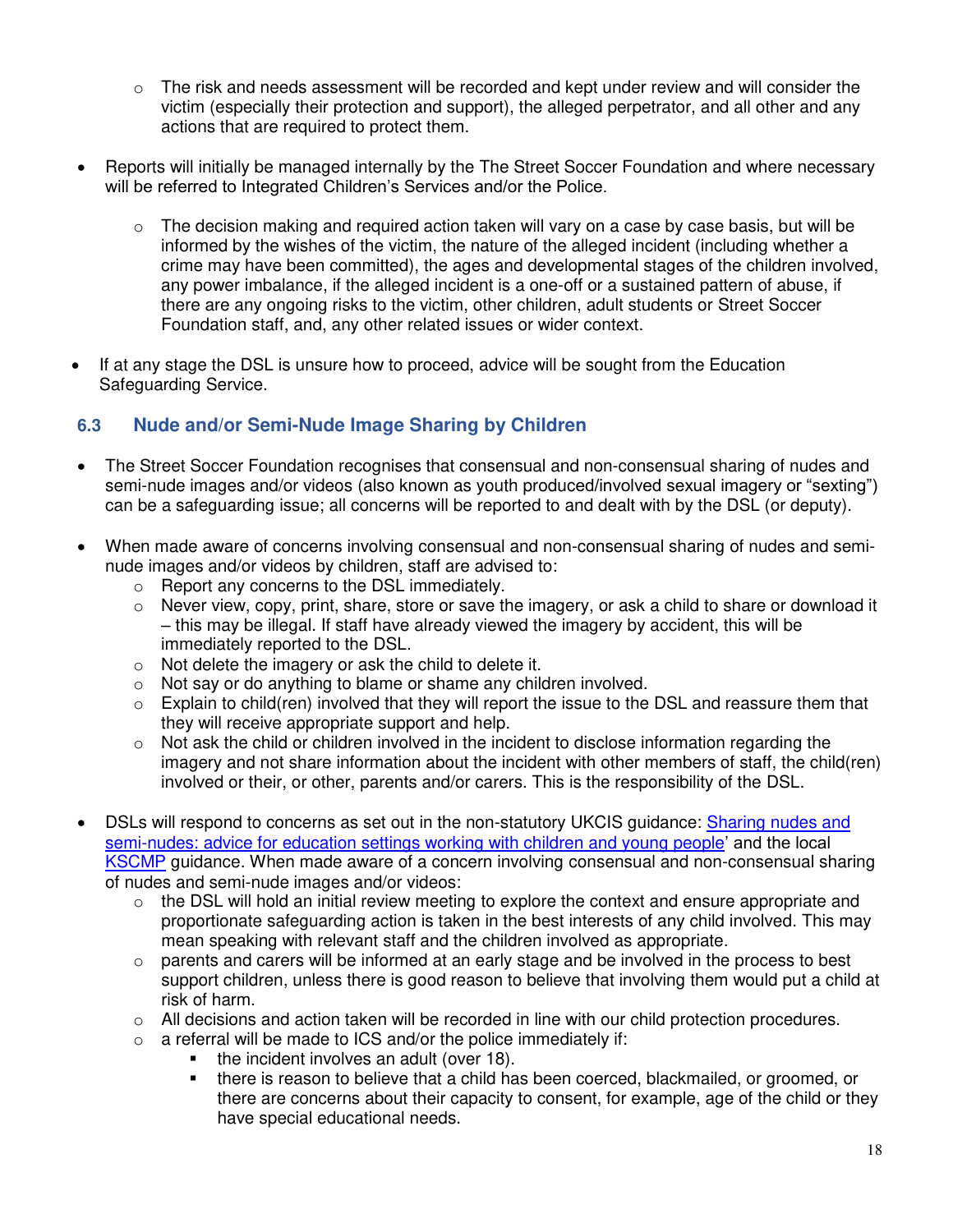- the image/videos involve sexual acts and a child under the age of 13, depict sexual acts which are unusual for the child's developmental stage, or are violent.
- a child is at immediate risk of harm owing to the sharing of nudes and semi-nudes.
- o The DSL may choose to involve other agencies at any time if further information/concerns are disclosed at a later date.
- $\circ$  If DSLs are unsure how to proceed, advice will be sought from the Education Safeguarding Service.

# **6.4 Child Sexual Exploitation (CSE) and Child Criminal Exploitation (CCE)**

- The Street Soccer Foundation recognises that CSE and CCE are forms of abuse that occur where an individual or group takes advantage of an imbalance in power to coerce, manipulate or deceive a child into taking part in sexual or criminal activity, in exchange for something the victim needs or wants, and/or for the financial advantage or increased status of the perpetrator or facilitator and/or through violence or the threat of violence. CSE and CCE can affect children, both male and female and can include children who have been moved (commonly referred to as trafficking) for the purpose of exploitation.
- If staff are concerned that a child may be at risk of CSE or CCE, immediate action should be taken by speaking to the DSL or a deputy.

# **6.5 Serious Violence**

- All staff are made aware of the indicators which may signal children and young adults are at risk from or are involved with serious violent crime. These may include unexplained gifts or new possessions, increased absence from school, a change in friendships or relationships with older individuals or groups, a significant decline in performance, signs of self-harm or a significant change in wellbeing, or signs of assault or unexplained injuries.
- Any concerns regarding serious violence will be reported and responded to in line with other child protection/ safeguarding concerns.
	- $\circ$  The initial response to victims is important and staff will take any allegations seriously and work in ways that support children and young adults and keep them safe.

#### **6.6 So-called honour based abuse**

- So-called 'honour'-based abuse (HBA) encompasses incidents or crimes which have been committed to protect or defend the honour of the family and/or the community, including female genital mutilation (FGM), forced marriage, and practices such as breast ironing.
- All forms of HBA are abuse (regardless of the motivation) and concerns should be responded to in line with section 3 of this policy. Staff will report any concerns about HBA to the DSL (or a deputy).
- All staff will speak to the DSL (or deputy) with regard to any concerns about female genital mutilation (FGM)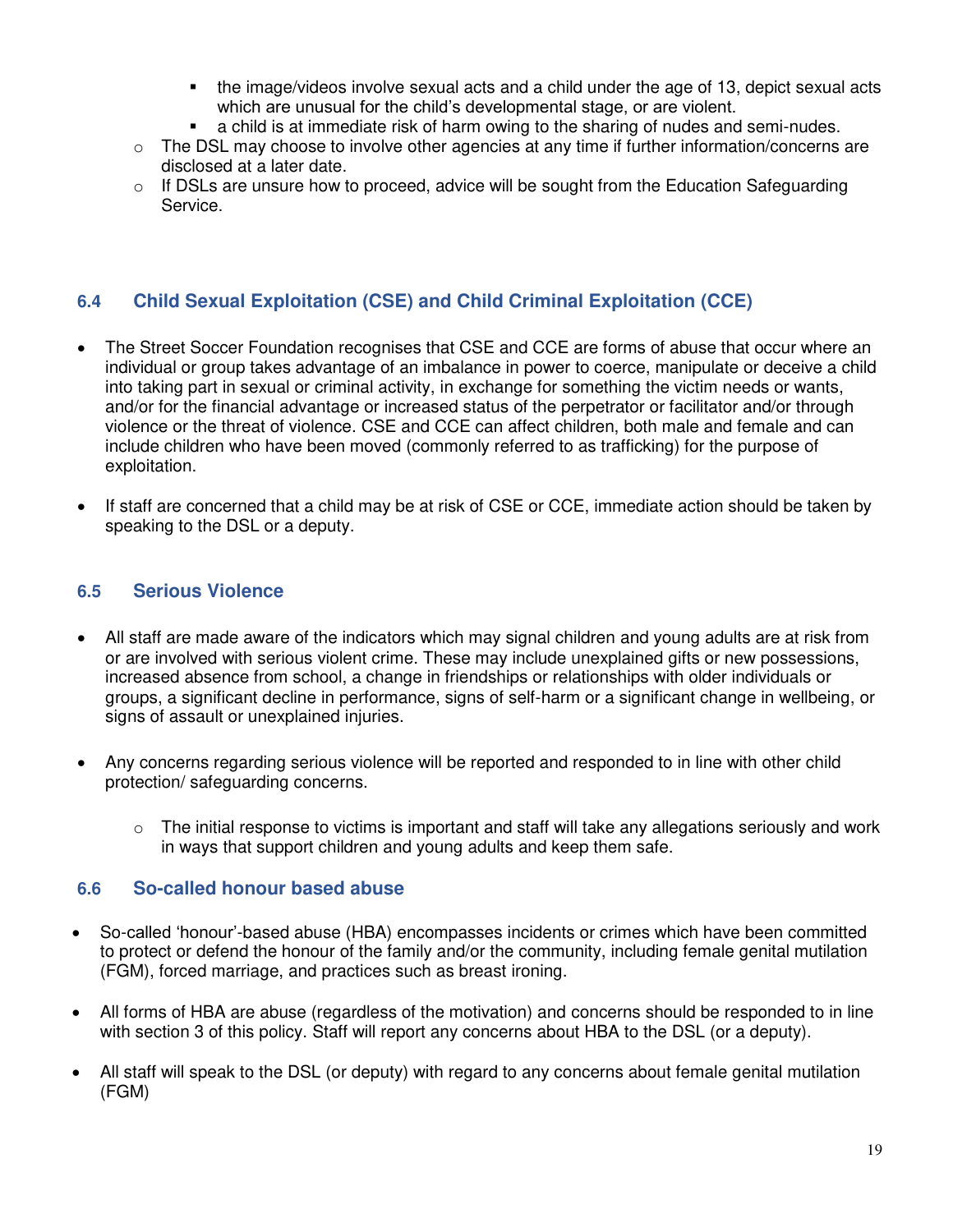# **6.7 Preventing radicalisation**

- The Street Soccer Foundation is aware of our duty under section 26 of the Counter-Terrorism and Security Act 2015 (the CTSA 2015), to have "due regard to the need to prevent people from being drawn into terrorism", also known as the Prevent duty and the [specific obligations](https://www.gov.uk/government/publications/prevent-duty-guidance/prevent-duty-guidance-for-further-education-institutions-in-england-and-wales) placed upon us as an education provider regarding risk assessments, working in partnership, staff training, and IT policies.
- The Street Soccer Foundation recognises that children and young adults are vulnerable to extremist ideology and radicalisation and staff will be alert to changes in the child/young adult's behaviour which could indicate that they may be in need of help or protection.
- Staff will report any concerns to the DSL (or a deputy), who is aware of the [local procedures](https://www.kelsi.org.uk/child-protection-and-safeguarding/prevent-within-schools) to follow.

# **6.8 Cybercrime**

- The Street Soccer Foundation recognises that children or young adults with particular skill and interest in computing and technology may inadvertently or deliberately stray into 'cyber-enabled' (crimes that can happen offline but are enabled at scale and at speed online) or 'cyber dependent' (crimes that can be committed only by using a computer/internet enabled device) cybercrime.
- If staff are concerned that a child or young adult may be at risk of becoming involved in cyberdependent cybercrime, the DSL will be informed, and consideration will be given to accessing local support and/or referring into the [Cyber Choices](http://www.cyberchoices.uk/) programme, which aims to intervene when young people are at risk of committing, or being drawn into, low level cyber-dependent offences and divert them to a more positive use of their skills and interests.
- Where there are concerns about 'cyber-enabled' crime such as fraud, purchasing of illegal drugs online, child sexual abuse and exploitation, or other areas of concern such as online bullying or general online safety, they will be responded to in line with this and other appropriate policies.

# <span id="page-19-0"></span>**7. Supporting Children and Young Adults Potentially at Greater Risk of Harm**

 Whilst all children and young adults should be protected, some groups of children and young adults are potentially at greater risk of harm.

#### **7.1 Safeguarding Children/Young Adults with Special Educational Needs or Disabilities (SEND)**

- The Street Soccer Foundation acknowledges that children and young adults with special educational needs or disabilities (SEND) or certain health conditions can face additional safeguarding challenges and barriers for recognising abuse and neglect.
- The Street Soccer Foundation recognises that children and young adults with SEND may face additional communication barriers and experience difficulties in managing or reporting abuse or challenges. Children and young adults with SEND will be appropriately supported to communicate and ensure that their voice is heard and acted upon.
- All members of staff will be encouraged to appropriately explore possible indicators of abuse such as behaviour, mood changes or injuries and not to assume that they are related to the child or young adult's disability. Staff will be mindful that children and young adults with SEND or certain medical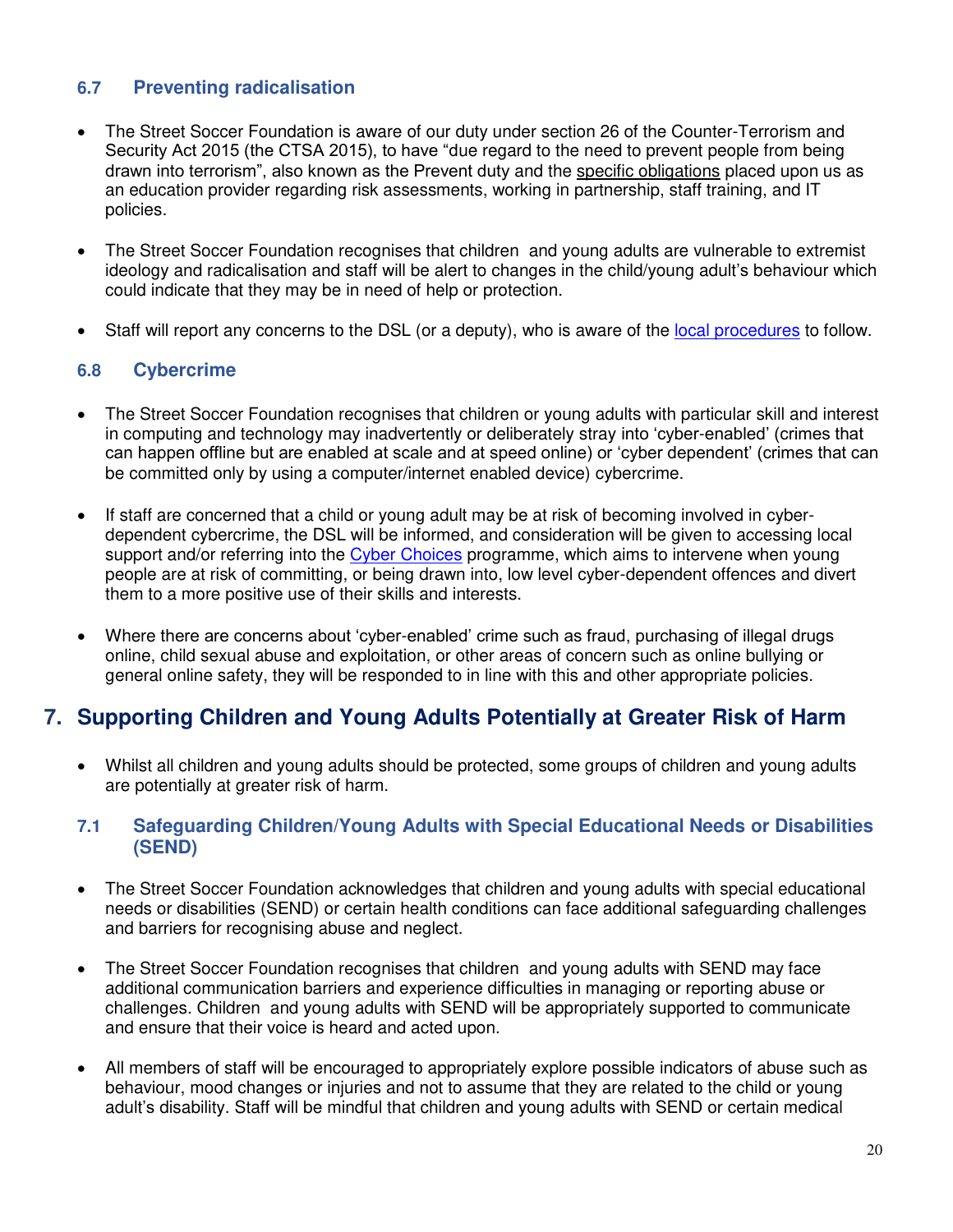conditions may be disproportionally impacted by behaviours such as bullying, without outwardly showing any signs.

- Members of staff are encouraged to be aware that children and young adults with SEND can be disproportionally impacted by safeguarding concerns, such as exploitation, peer group isolation or bullying including prejudice-based bullying.
- To address these additional challenges, our foundation will always consider implementing extra support for children and young adults with SEND.

# **7.2 Children / Young Adults Requiring Mental Health Support**

- All staff will be made aware that mental health problems can, in some cases, be an indicator that a child or young adult has suffered or is at risk of suffering abuse, neglect or exploitation.
- Staff are aware that children's experiences, for example where children have suffered abuse and neglect, or other potentially traumatic adverse childhood experiences, can impact on their mental health, behaviour and education.
- Staff must be vigilant in observing behaviour which suggests that they may be experiencing a mental health problem or be at risk of developing one.
- If staff have a mental health concern about a child or young adult that is also a safeguarding concern, immediate action should be taken by speaking to the DSL or a deputy.

#### **7.3 Children who need a Social Worker**

- The DSL will hold details of social workers working with children and young adults in the Street Soccer Foundation, so that decisions can be made in the best interests of the child's safety and welfare.
- Where children have a social worker, this will inform the academy/schools programme decisions about their safety and promoting their welfare, for example, responding to absence.

# **7.4 Looked after children, previously looked after children and care leavers**

- The Street Soccer Foundation recognises the common reason for children becoming looked after is as a result of abuse and/or neglect and a previously looked after child also potentially remains vulnerable.
- Where a child/young adult is looked after, the DSL will hold details of the social worker.
- Where the DSL believes a child is being cared for as part of a private fostering arrangement (occurs when a child under 16 or 18 if the child is disabled is cared for and lives with an adult who is not a relative for 28 days or more) there is a duty to recognise these arrangements and inform the Local Authority via the front door.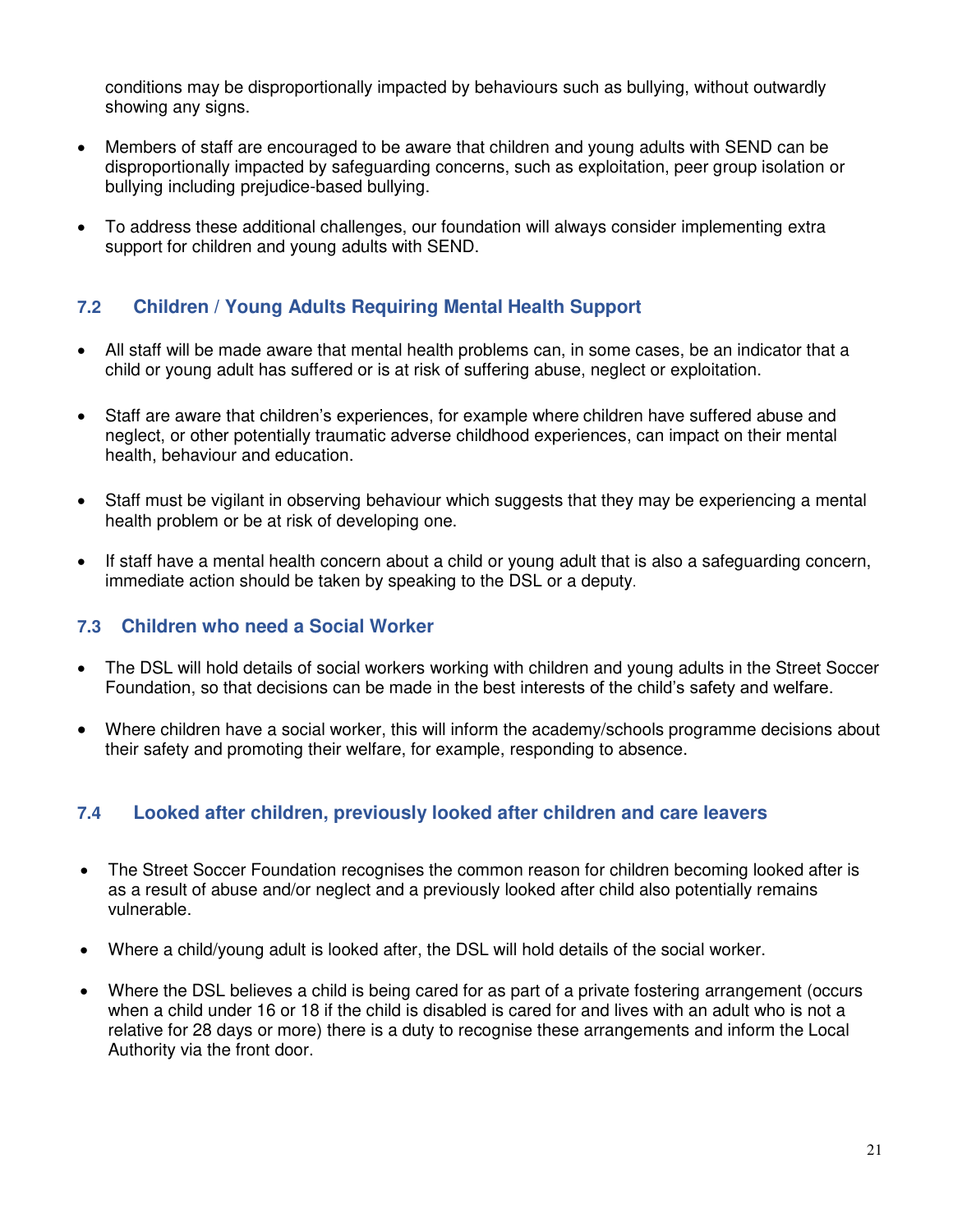# <span id="page-21-0"></span>**8. Online Safety**

- It is essential that children are safeguarded from potentially harmful and inappropriate material or behaviours online. The Street Soccer Foundation will adopt an approach to online safety which will empower and protect, children / young adults and staff in their use of technology, and establish mechanisms to identify, intervene in, and escalate any concerns where appropriate.
- The Street Soccer Foundation will ensure online safety is reflected as required in all relevant policies. Online safety is considered as a running and interrelated theme when devising and implementing our academy, school programme, policies and procedures, when planning staff training, and the role and responsibilities of the DSL
- The Street Soccer Foundation identifies that the breadth of issues classified within online safety is considerable, but can be categorised into four areas of risk:
	- o **Content:** being exposed to illegal, inappropriate or harmful content. For example pornography, fake news, racism, misogyny, self-harm, suicide, anti-Semitism, radicalisation and extremism.
	- o **Contact:** being subjected to harmful online interaction with other users. For example peer to peer pressure, commercial advertising and adults posing as children or young adults with the intention to groom or exploit them for sexual, criminal, financial or other purposes.
	- o **Conduct:** personal online behaviour that increases the likelihood of, or causes, harm. For example, making, sending and receiving explicit images (e.g. consensual and non-consensual sharing of nudes and semi-nudes and/or pornography), sharing other explicit images and online bullying.
	- o **Commerce:** risks such as online gambling, inappropriate advertising, phishing and or financial scams.
- The Street Soccer Foundation recognises that technology, and the risks and harms related to it, evolve and change rapidly. The Street Soccer Foundation will carry out an annual review of our approaches to online safety within the Academy and Schools Programme, supported risk assessments where appropriate to consider and reflect the risks children and young people face.

# **8.1 Policies and Procedures**

- The DSL has overall responsibility for online safety within The Street Soccer Foundation but will liaise with other members of staff, for example IT technicians and other staff as necessary.
- The DSL will respond to online safety concerns reported in line with our child protection and other associated policies. Where necessary, concerns will be escalated and reported to relevant partner agencies in line with local policies and procedures.
- The Street Soccer Foundation uses a wide range of technology. This includes computers, laptops, tablets and other digital devices, the internet, MyConcern Safeguarding online platform and email systems.
	- $\circ$  All Street Soccer Foundation owned devices and systems will be used in accordance with our acceptable use policies and with appropriate safety and security measures in place.
- The Street Soccer Foundation recognises the specific risks that can be posed by mobile and smart technology, including mobile/smart phones, cameras and wearable technology. In accordance with KCSIE 2021) The Street Soccer Foundation has appropriate mobile and smart technology and image use policies in place, which are shared and understood by all members of the community.

# **8.2 Appropriate Filtering and Monitoring**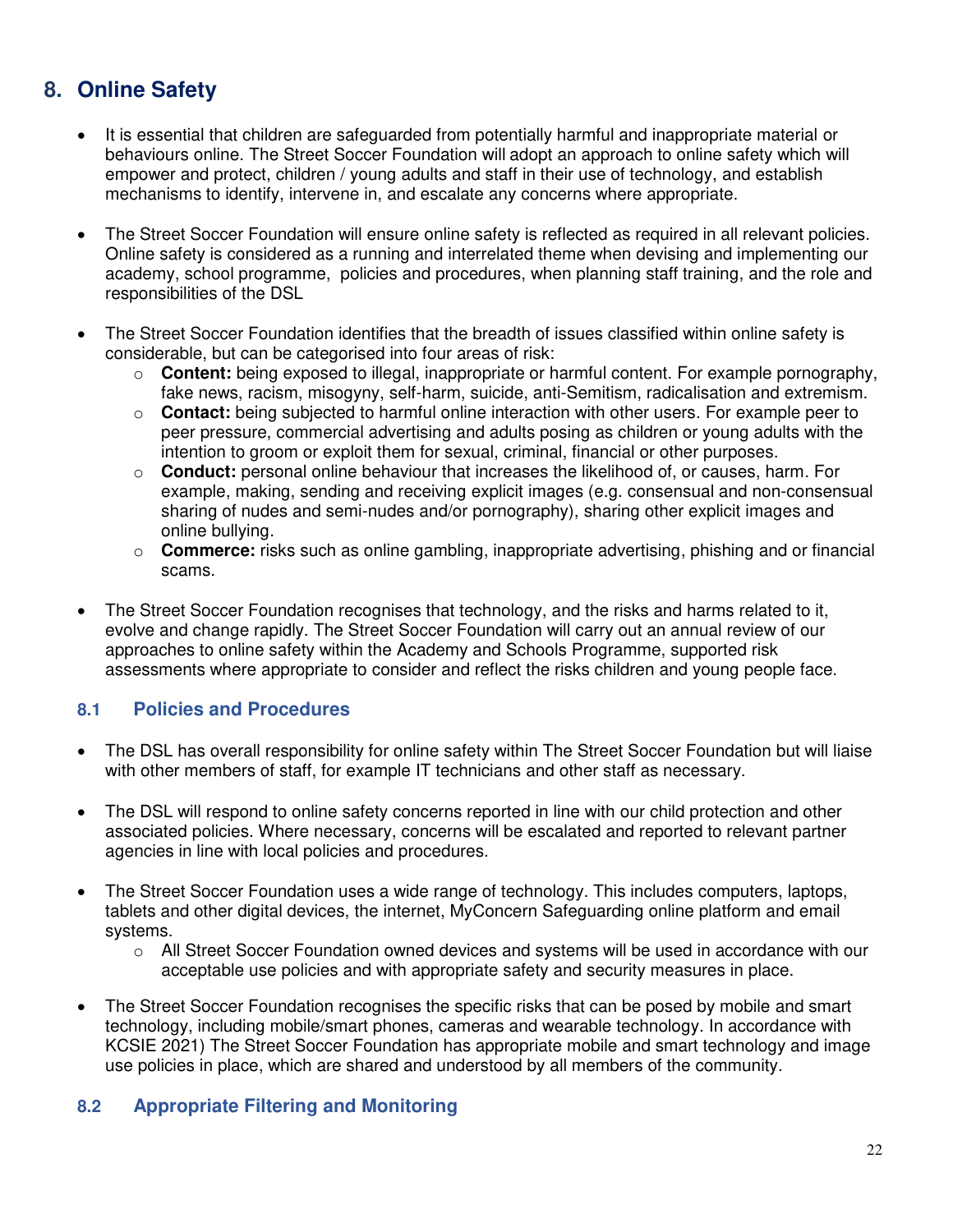- The Street Soccer Foundation will do all we reasonably can to limit children's exposure to online risks through foundation provided IT systems and will ensure that appropriate filtering and monitoring systems are in place. If children/young adults or staff discover unsuitable sites or material, they are required to turn off monitor/screen, use a screen cover widget, report the concern immediately to a member of a member of staff who will inform the DSL.
	- $\circ$  All users will be informed that use of our systems can be monitored, and that monitoring will be in line with data protection, human rights, and privacy legislation.
	- o Filtering breaches or concerns identified through our monitoring approaches will be recorded and reported to the DSL who will respond as appropriate.
	- $\circ$  Any access to material believed to be illegal will be reported immediately to the appropriate agencies, such as the [Internet Watch Foundation](https://www.iwf.org.uk/) and the police.
	- $\circ$  When implementing appropriate filtering and monitoring, The Street Soccer Foundation will ensure that "over blocking" does not lead to unreasonable restrictions as to what children can be taught with regards to online teaching and safeguarding.

# **8.3 Information Security and Access Management**

- The Street Soccer Foundation is responsible for ensuring an appropriate level of security protection procedures are in place, in order to safeguard systems, as well as children, young adults and staff. Further information can be found our acceptable use policy.
- The Street Soccer Foundation will review the effectiveness of these procedures periodically to keep up with evolving cyber-crime technologies.

# **8.4 Staff Training**

 The Street Soccer Foundation will ensure that all staff receive online safety training as part of induction and that ongoing online safety training and update for all staff will be integrated, aligned and considered as part of our overarching safeguarding approach.

# **8.5 Remote Learning**

- The Street Soccer Foundation will ensure any remote sharing of information, communication and use of online learning tools and systems will be in line with privacy and data protection requirements.
- All communication with children and young adults will take place using Street Soccer Foundation provided or approved communication channels; for example, street soccer provided email accounts and phone numbers and/or agreed systems.
	- $\circ$  Any pre-existing relationships or situations which mean this cannot be complied with will be discussed with the DSL.
- Staff and learners will be encouraged to report issues experienced at home and concerns will be responded to in line with our child protection and other relevant policies.
- When delivering remote learning, staff will follow our Remote Learning Acceptable Use Policy (AUP
- Parents/carers will be made aware of what their children are being asked to do online, and will be clear who from the foundation (**if anyone**) their child is going to be interacting with online.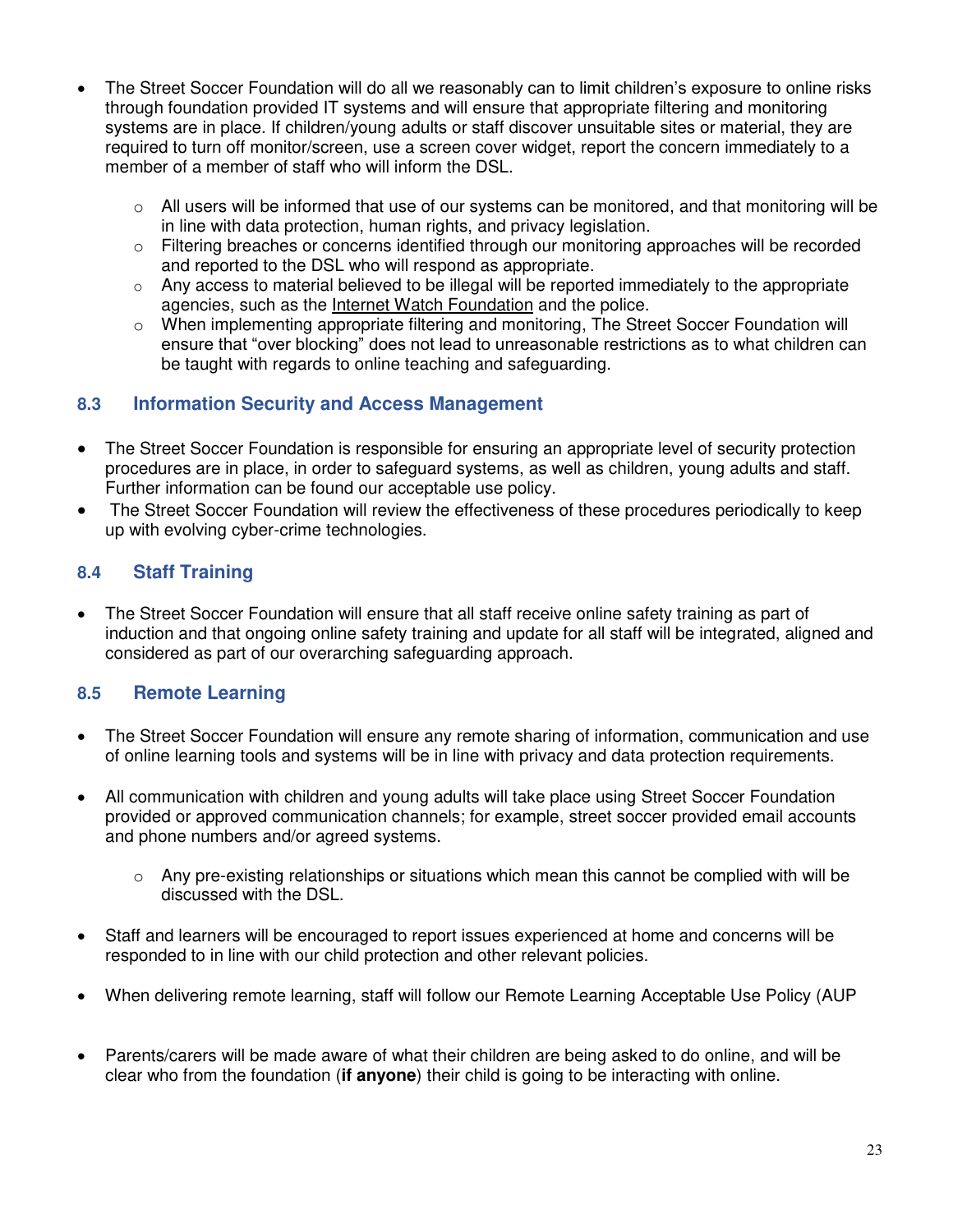Parents/carers will be encouraged to ensure children are appropriately supervised online and that appropriate parent controls are implemented at home.

# <span id="page-23-0"></span>**9. Staff Engagement and Expectations**

# **9.1 Awareness, Induction and Training**

- All members of staff have been provided with a copy of part one or annex A of 'Keeping Children Safe in Education' 2021 which covers safeguarding information for staff.
	- o The Street Soccer Foundation leaders, including the DSL will read KCSIE in its entirety.
	- $\circ$  The Street Soccer Foundation leaders and all members of staff who work directly with children and young adults will read annex B.
	- $\circ$  All members of staff have signed to confirm that they have read and understood the national guidance shared with them. A Copy of this record will be held securely by the DSL*.*
- The DSL will ensure that all new staff and volunteers working directly with children and young adults (including agency and third-party staff) receive safeguarding and child protection training including information to ensure they are aware of The Street Soccer Foundations internal safeguarding processes, as part of their induction. This will be conducted by one of our Designated Safeguarding Leads.
- All staff members (including agency and third-party staff) will receive appropriate child protection training (including online safety) to ensure they are aware of a range of safeguarding issues; this training will be updated at least annually.
- In addition to specific child protection training, all staff will receive regular safeguarding and child protection updates, at least annually, to provide them with relevant skills and knowledge to safeguard children and young adults effectively. Designated safeguarding Leads will arrange this as appropriate.
- The DSL will provide an annual report to the CEO detailing safeguarding training undertaken by all staff and will maintain an up to date register of who has been trained

# **9.2 Safer Working Practice**

.

- All members of staff are required to work within our clear guidelines on safer working practice as outlined in The Street Soccer Foundations behaviour policy/code of conduct.
- The DSL will ensure that all staff and volunteers (including agency and third-party staff) have read the child protection policy and are aware of the Street Soccer Foundations expectations regarding safe and professional practice via the staff behaviour policy/code of conduct and Acceptable Use Policy (AUP).
- All staff will be made aware of the professional risks associated with the use of social media and electronic communication (such as email, mobile phones, texting, social networking). Staff will adhere to relevant policies including staff behaviour policy, Acceptable Use Policies, and Social Media.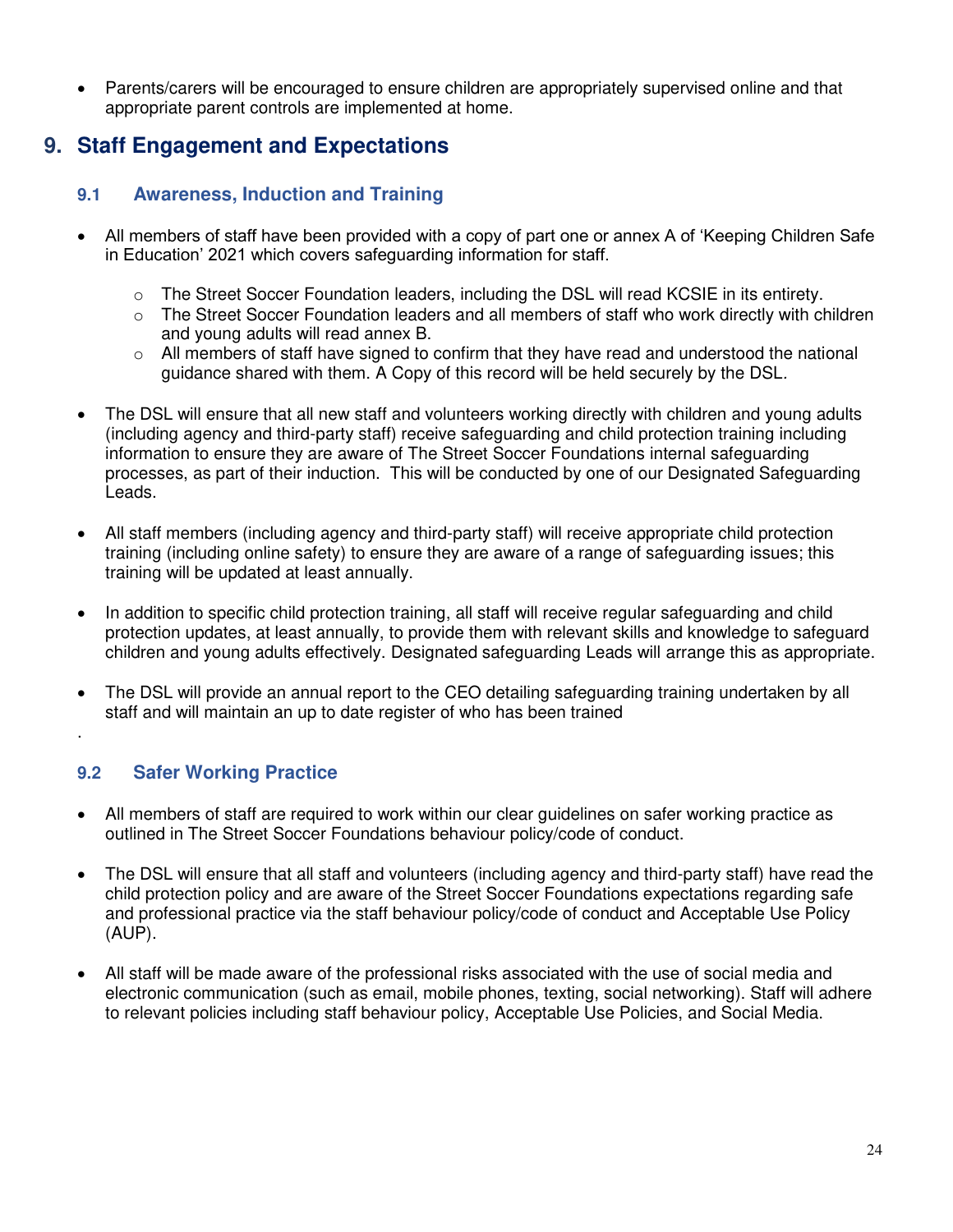# **9.3 Supervision and Support**

- The induction process will include familiarisation with child protection and safeguarding responsibilities and procedures to be followed if members of staff have any concerns about a child or young adults safety or welfare.
- The Street Soccer Foundation will provide appropriate supervision and support for all members of staff to ensure that:
	- o All staff are competent to carry out their responsibilities for safeguarding and promoting the welfare of children and young adults.
	- $\circ$  All staff are supported by the DSL in their safeguarding role.
	- $\circ$  All members of staff have regular reviews of their own practice to ensure they improve over time.
- Any member of staff affected by issues arising from concerns for children or young adults welfare or safety can seek support from the DSL.
- The DSL will also put staff in touch with outside agencies for professional support if they so wish. Staff can also approach similar organisations directly.

# <span id="page-24-0"></span>**10.Safer Recruitment, Allegations and Whistleblowing**

# **10.1 Safer Recruitment and Safeguarding Checks**

- The Street Soccer Foundation is committed to ensure that we develop a safe culture and that all steps are taken to recruit staff and volunteers who are safe to work with children, young adults and staff.
	- o The Street Soccer Foundation will follow relevant guidance in Keeping Children Safe in Education 2021 (Part Three, 'Safer Recruitment') and from The Disclosure and Barring Service (DBS)
	- $\circ$  The CEO and leadership team are responsible for ensuring that the Street Soccer Foundation follows safe recruitment processes as outlined within guidance.
	- $\circ$  The CEO and Leadership will ensure that there is at least one of the persons who conducts an interview has completed safer recruitment training.
- The Street Soccer Foundation are committed to supporting the statutory guidance from the Department for Education on the application of the Childcare (Disqualification) Regulations 2009 and related obligations under the Childcare Act 2006.
- We advise all staff to disclose any reason that may affect their suitability to work with children including convictions, cautions, court orders, cautions, reprimands, and warnings.
- Where the Street Soccer Foundation organises work experience placements, we will follow the advice and guidance as identified in part Three of KCSIE 2021.

#### **10.2 Allegations/concerns raised in relation to staff, including coaches, other staff, volunteers and contractors**

 The Street Soccer Foundation will respond to allegations in line with the [local Kent allegations](https://www.kscmp.org.uk/procedures/local-authority-designated-officer-lado)  [arrangements](https://www.kscmp.org.uk/procedures/local-authority-designated-officer-lado) and [Part Four of KCSIE 2021.](https://www.gov.uk/government/publications/keeping-children-safe-in-education--2) In depth information can be found within our 'Managing Allegations against Staff' and staff behaviour policy/code of conduct policy**.**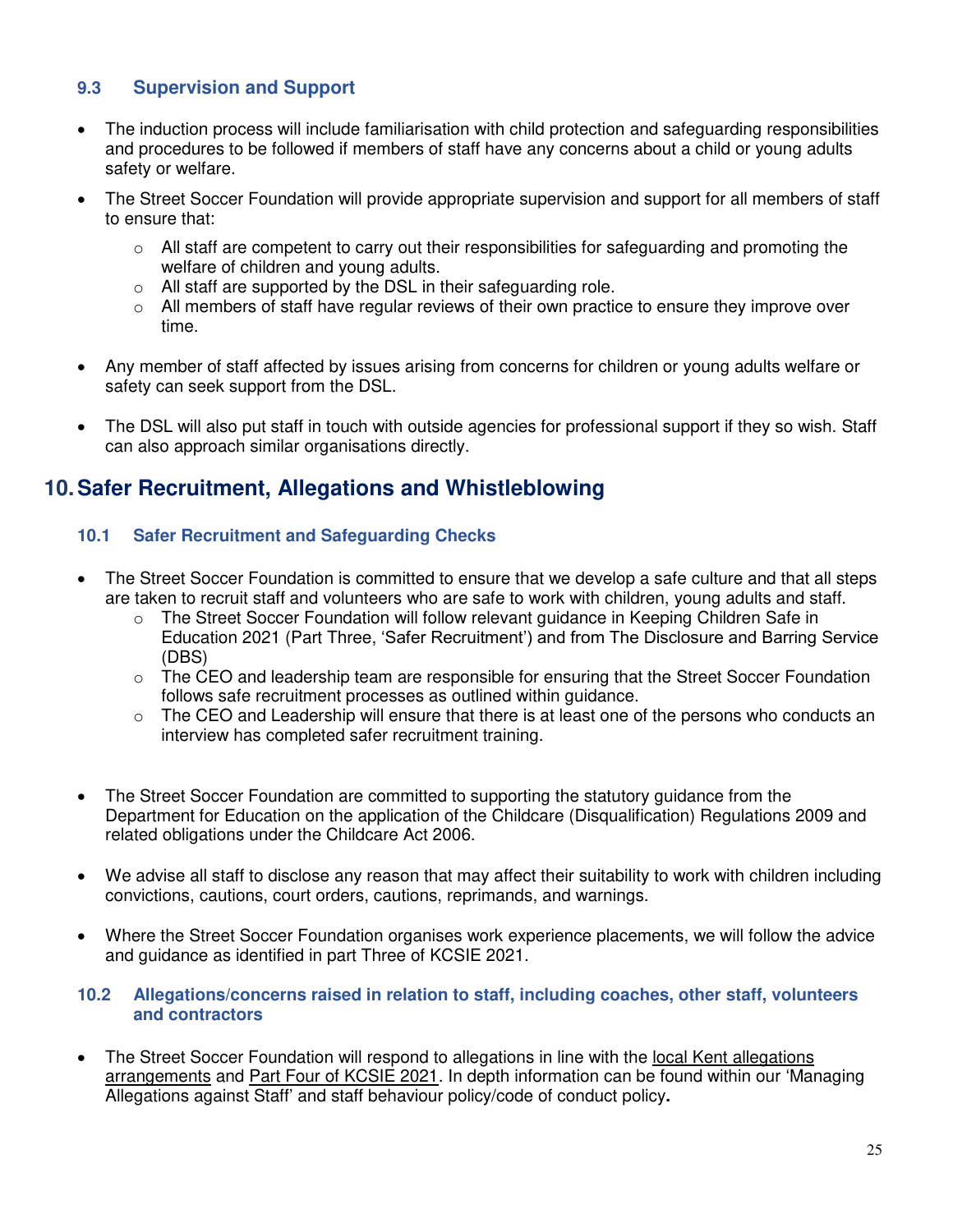- Any concerns or allegations about staff, including those which do not meet the allegation/harm threshold (8.2.1) will be recorded and dealt with appropriately in line with national and local guidance. Ensuring concerns are dealt with effectively will protect those working in or on behalf of the Street Soccer Foundation from potential false allegations or misunderstandings.
- Where DSL's are unsure how to respond, for example if the Street Soccer Foundation is unsure if a concern meet the harm 'thresholds', advice will be sought via the [Local Authority Designated Officer](https://www.kscmp.org.uk/procedures/local-authority-designated-officer-lado)  (LADO) Enquiry Line and/or the [Education Safeguarding Service.](https://www.theeducationpeople.org/our-expertise/safeguarding/safeguarding-contacts/)

# **10.3 Concerns that meet the 'harm threshold'**

- The Street Soccer Foundation recognises that it is possible for any member of staff, including volunteers, governors, contractors, agency and third-party staff and visitors to behave in a way that indicates a person would pose a risk of harm if they continue to work in their present position, or in any capacity with children and young adults in our foundation, academy or schools programme. This includes when someone has
	- $\circ$  behaved in a way that has harmed a child or young adult, or may have harmed a child/ young adult and/or
	- $\circ$  possibly committed a criminal offence against or related to a child/young adult and/or;
	- $\circ$  behaved towards a child /young adult in a way that indicates he or she may pose a risk of harm and/or
	- $\circ$  behaved or may have behaved in a way that indicates they may not be suitable to work with children or young adults.
- Allegations against staff which meet this threshold will be referred immediately to the DSL who will contact the [LADO](https://www.kscmp.org.uk/procedures/local-authority-designated-officer-lado) to agree further action to be taken in respect of the child/young adult and staff member. In the event of allegations of abuse being made against a DSL, staff are advised that allegations should be reported to the CEOL who will contact the LADO. Concerns/allegations about the CEO should be reported directly to the LADO.

# **10.4 Concerns that do not meet the 'harm threshold'**

- The Street Soccer Foundation may also need to take action in response to 'low-level' concerns about staff, which typically would be behaviours which are inconsistent with our staff code of conduct, including inappropriate conduct outside of work and concerns that do not meet the allegations threshold.
- Where low-level concerns are reported to the foundation, the DSL will to share or liaise with the LADO enquiries officer via the [LADO Enquiry Line.](https://eur01.safelinks.protection.outlook.com/?url=https%3A%2F%2Fwww.kscmp.org.uk%2Fprocedures%2Flocal-authority-designated-officer-lado&data=04%7C01%7CAlison.Watling%40kent.gov.uk%7Cefd47327a4fa4b3a972708d950d61f12%7C3253a20dc7354bfea8b73e6ab37f5f90%7C0%7C0%7C637629703166084747%7CUnknown%7CTWFpbGZsb3d8eyJWIjoiMC4wLjAwMDAiLCJQIjoiV2luMzIiLCJBTiI6Ik1haWwiLCJXVCI6Mn0%3D%7C1000&sdata=gh4qmYZ5N3khjaixDrEVQntTOJ74wGAlZxO%2FQDEudf0%3D&reserved=0)
- Low-level concerns will be recorded in writing and reviewed so potential patterns of concerning, problematic or inappropriate behaviour can be identified. Where a pattern is identified, the Street Soccer Foundation will implement appropriate action, for example consulting with [the LADO enquiry](https://www.kscmp.org.uk/procedures/local-authority-designated-officer-lado)  [line](https://www.kscmp.org.uk/procedures/local-authority-designated-officer-lado) and following our disciplinary procedures.
- Additional information regarding low-level concerns is contained with our staff behaviour policy/code of conduct – this includes what a low-level concern is and the importance of sharing them.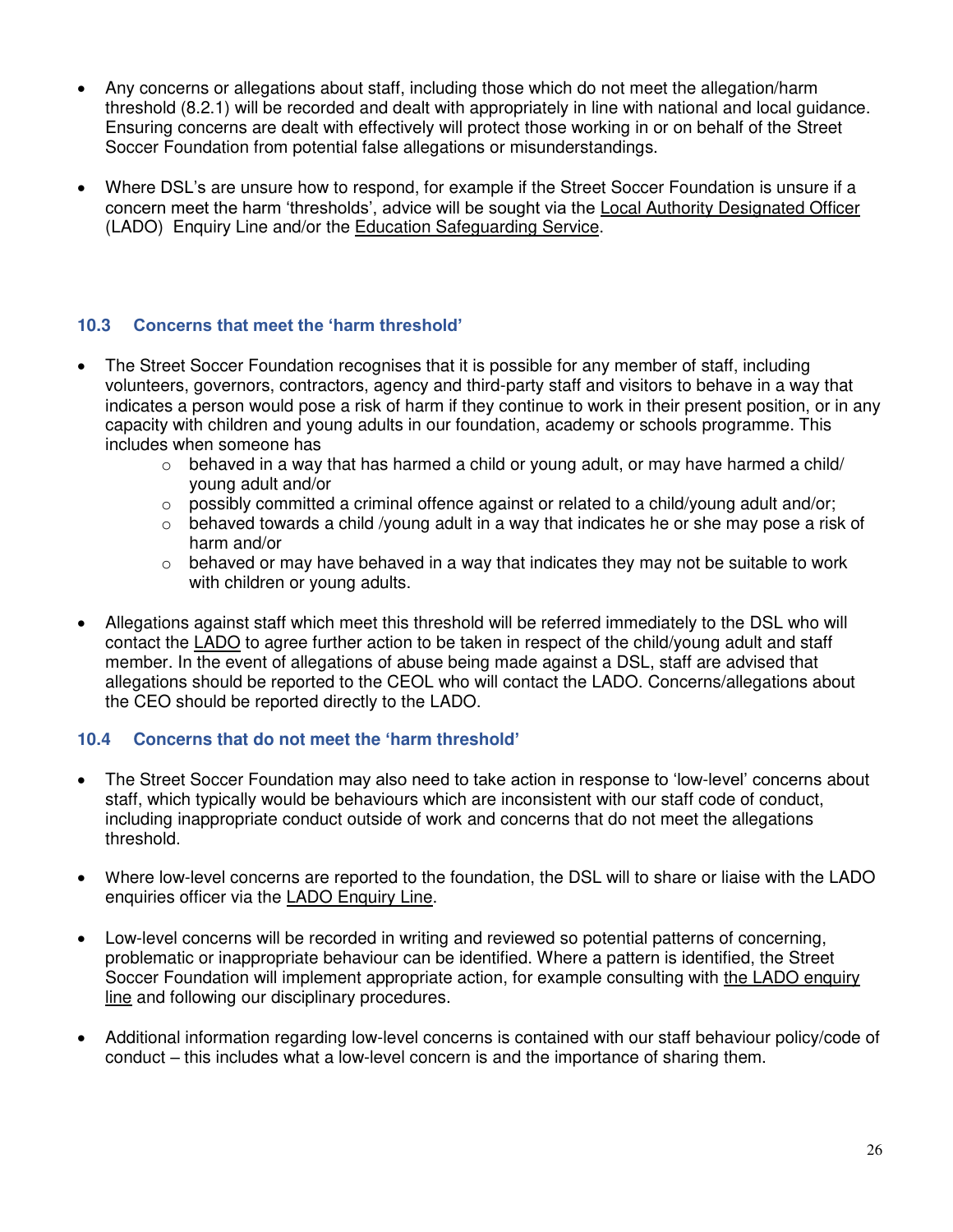#### **10.5 Safe Culture**

- As part of our approach to safeguarding, Street Soccer Foundation has embedded a culture of openness, trust and transparency in which our values and expected behaviour as set out in our staff behaviour policy/code of conduct are constantly lived, monitored and reinforced by all staff (including coaches, volunteers and contractors) and where all concerns are dealt with promptly and appropriately.
- All staff and volunteers should feel able to raise any concerns about poor or unsafe practice and potential failures in the Street Soccer Foundations safeguarding regime. The leadership team at the Street Soccer Foundation takes all concerns or allegations received seriously.
- All members of staff are made aware of the Street Soccer Foundation Whistleblowing procedure. It is a disciplinary offence not to report concerns about the conduct of a colleague that could place a child or young adult at risk.
- Staff can access the NSPCC whistleblowing helpline if they do not feel able to raise concerns regarding child protection failures internally. Staff can call 0800 028 0285 (8:00 AM to 8:00 PM Monday to Friday) or email [help@nspcc.org.uk.](mailto:help@nspcc.org.uk)
- The Street Soccer Foundation has a legal duty to refer to the Disclosure and Barring Service (DBS) anyone who has harmed, or poses a risk of harm, to a child, or if there is reason to believe the member of staff has committed one of a number of listed offences, and who has been removed from working (paid or unpaid) in regulated activity or would have been removed had they not left. The DBS will consider whether to bar the person.
	- $\circ$  If these circumstances arise in relation to a member of staff at our foundation, a referral will be made as soon as possible after the resignation or removal of the individual in accordance with advice from the [LADO.](https://www.kscmp.org.uk/procedures/local-authority-designated-officer-lado)

# <span id="page-26-0"></span>**11.Opportunities to teach safeguarding**

- We recognise that Street Soccer Foundation provides an opportunity in helping children and young adults understand and identify the parameters of what is appropriate child and adult behaviour, what is 'safe', to recognise when they and others close to them are not safe, and how to seek advice and support when they are concerned. Our academy and schools programme provides an opportunity for increasing self-awareness, self-esteem, social and emotional understanding, assertiveness and decision making so that learners have a range of strategies to ensure their own protection and that of others.
- Our Foundation supports children and young adults to talk to a range of staff. Children and young adults will be listened to and heard, and their concerns will be taken seriously and acted upon as appropriate.

# <span id="page-26-1"></span>**12.Physical Safety**

- Staff and visitors will be expected to adhere to any safety arrangements implemented because of Covid-19 restrictions.
- Any individual who is not known or identifiable on site at our academy or schools programme should be challenged for clarification and reassurance.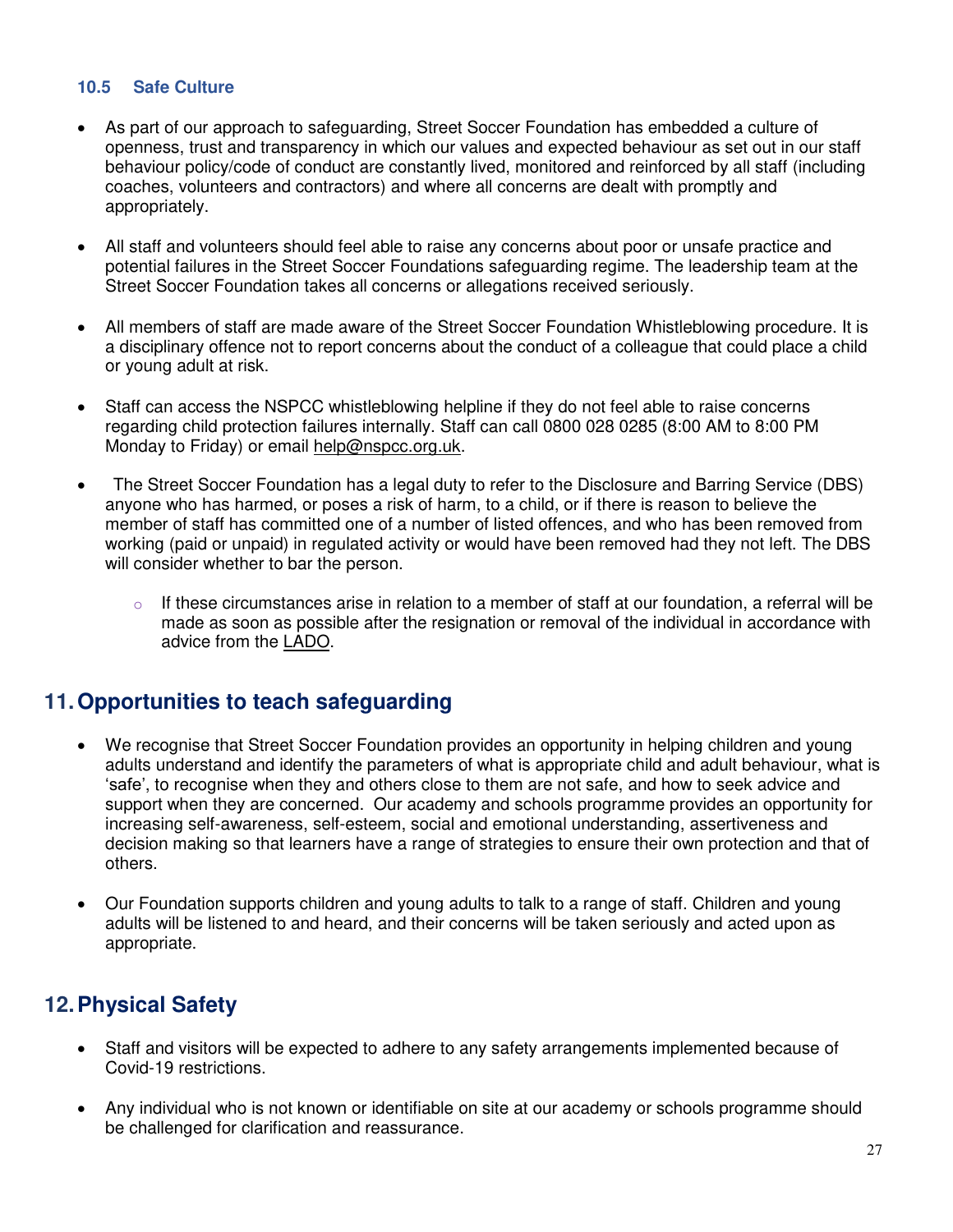The Street Soccer Foundation will not accept the behaviour of any individual (child/ young adult/parent or other) that threatens academy or school programme security or leads others (children /adults) to feel unsafe. Such behaviour will be treated as a serious concern and may result in a decision to refuse access for that individual to the Academy or Schools Programme.

# <span id="page-27-0"></span>**13.Local Support**

- All members of staff at The Street Soccer Foundation are made aware of local support available.
	- **Education Safeguarding Service Area Safeguarding Advisor**  <https://www.theeducationpeople.org/our-expertise/safeguarding/safeguarding-contacts/> **Online Safety in the Education Safeguarding Service** 03000 415797 [esafetyofficer@theeducationpeople.org](mailto:esafetyofficer@theeducationpeople.org) (non-urgent issues only)
	- **LADO Service** Telephone: 03000 410888 Email: [kentchildrenslado@kent.gov.uk](mailto:kentchildrenslado@kent.gov.uk)
	- **Integrated Children's Services**  Front door: 03000 411111 Out of Hours Number: 03000 419191
	- **Kent Police** 101 or 999 if there is an immediate risk of harm
	- **Kent Safeguarding Children Multi-Agency Partnership (KSCMP)** [kscmp@kent.gov.uk](mailto:kscmp@kent.gov.uk) 03000 421126
	- **Adult Safeguarding**

Adult Social Care via 03000 41 61 61 (text relay 18001 03000 41 61 61) or email [social.services@kent.gov.uk](mailto:social.services@kent.gov.uk)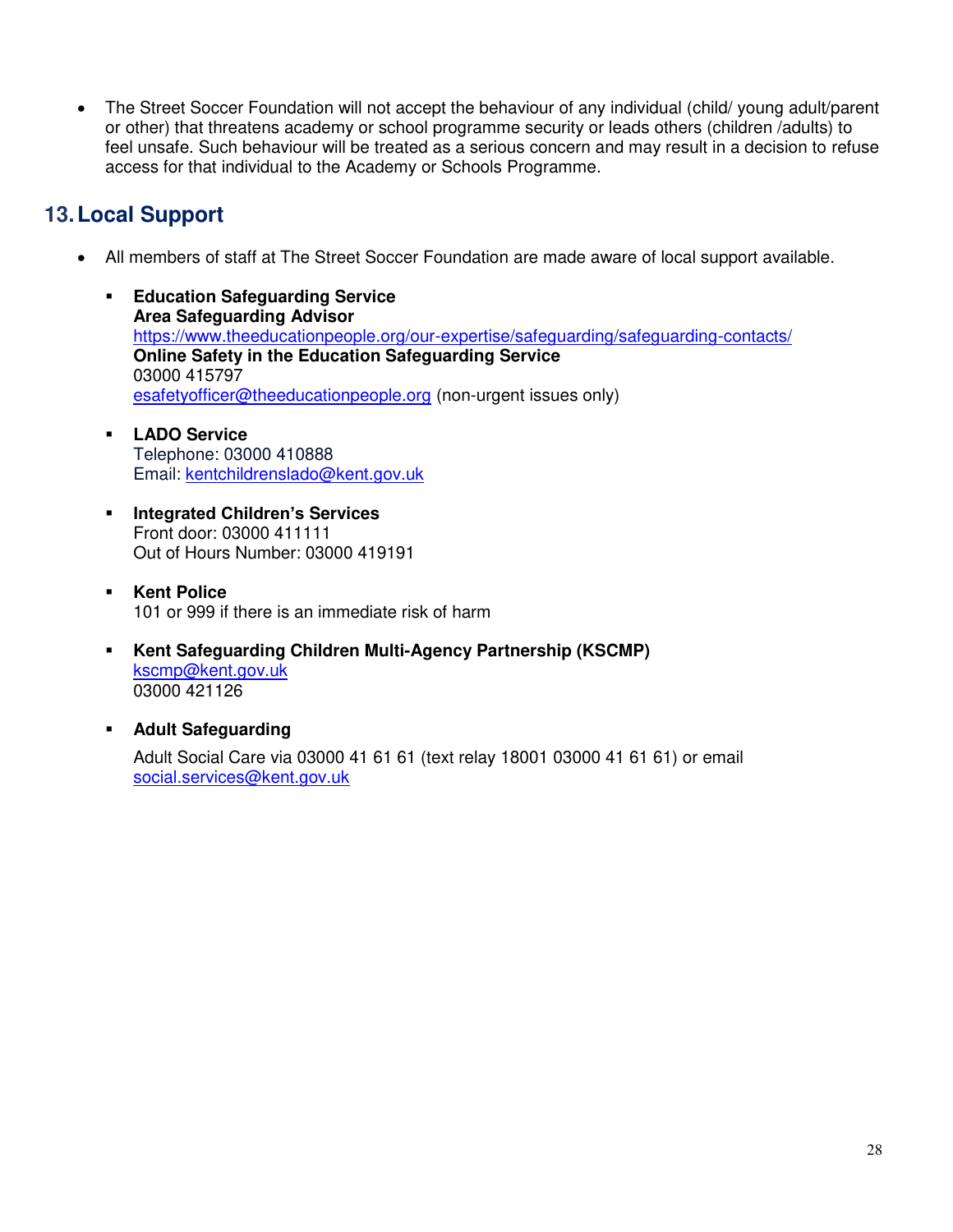# <span id="page-28-0"></span>**Appendix 1: Categories of Abuse**

**All staff should be aware that abuse, neglect, and safeguarding issues are rarely standalone events that can be covered by one definition or label. In most cases multiple issues will overlap with one another.**

**Abuse:** a form of maltreatment of a child. Somebody may abuse or neglect a child by inflicting harm, or by failing to act to prevent harm. They may be abused by an adult or adults or another child or children. It should be noted that abuse can be carried out both on and offline and be perpetrated by men, women, and children.

**Sexual abuse:** involves forcing or enticing a child or young adult to take part in sexual activities, not necessarily involving a high level of violence, whether or not the child is aware of what is happening. The activities may involve physical contact, including assault by penetration (for example rape or oral sex) or non-penetrative acts such as masturbation, kissing, rubbing, and touching outside of clothing. They may also include non-contact activities, such as involving children in looking at, or in the production of, sexual images, watching sexual activities, encouraging children to behave in sexually inappropriate ways, or grooming a child in preparation for abuse (including via the internet). Sexual abuse is not solely perpetrated by adult males. Women can also commit acts of sexual abuse, as can other children.

#### **Signs that MAY INDICATE Sexual Abuse**

- Sudden changes in behaviour and performance
- Displays of affection which are sexual and age inappropriate
- Self-harm, self-mutilation or attempts at suicide
- Alluding to secrets which they cannot reveal
- Tendency to cling or need constant reassurance
- Regression to younger behaviour for example thumb sucking, playing with discarded toys, acting like a baby
- Distrust of familiar adults e.g. anxiety of being left with relatives, a childminder or lodger
- Unexplained gifts or money
- Depression and withdrawal
- Fear of undressing for PE
- Sexually transmitted disease
- Fire setting

**Physical abuse**: a form of abuse which may involve hitting, shaking, throwing, poisoning, burning or scalding, drowning, suffocating or otherwise causing physical harm to a child. Physical harm may also be caused when a parent or carer fabricates the symptoms of, or deliberately induces, illness in a child.

#### **Signs that MAY INDICATE physical abuse**

- Bruises and abrasions around the face
- Damage or injury around the mouth
- Bi-lateral injuries such as two bruised eyes
- Bruising to soft area of the face such as the cheeks
- Fingertip bruising to the front or back of torso
- Bite marks
- Burns or scalds (unusual patterns and spread of injuries)
- Deep contact burns such as cigarette burns
- Injuries suggesting beatings (strap marks, welts)
- Covering arms and legs even when hot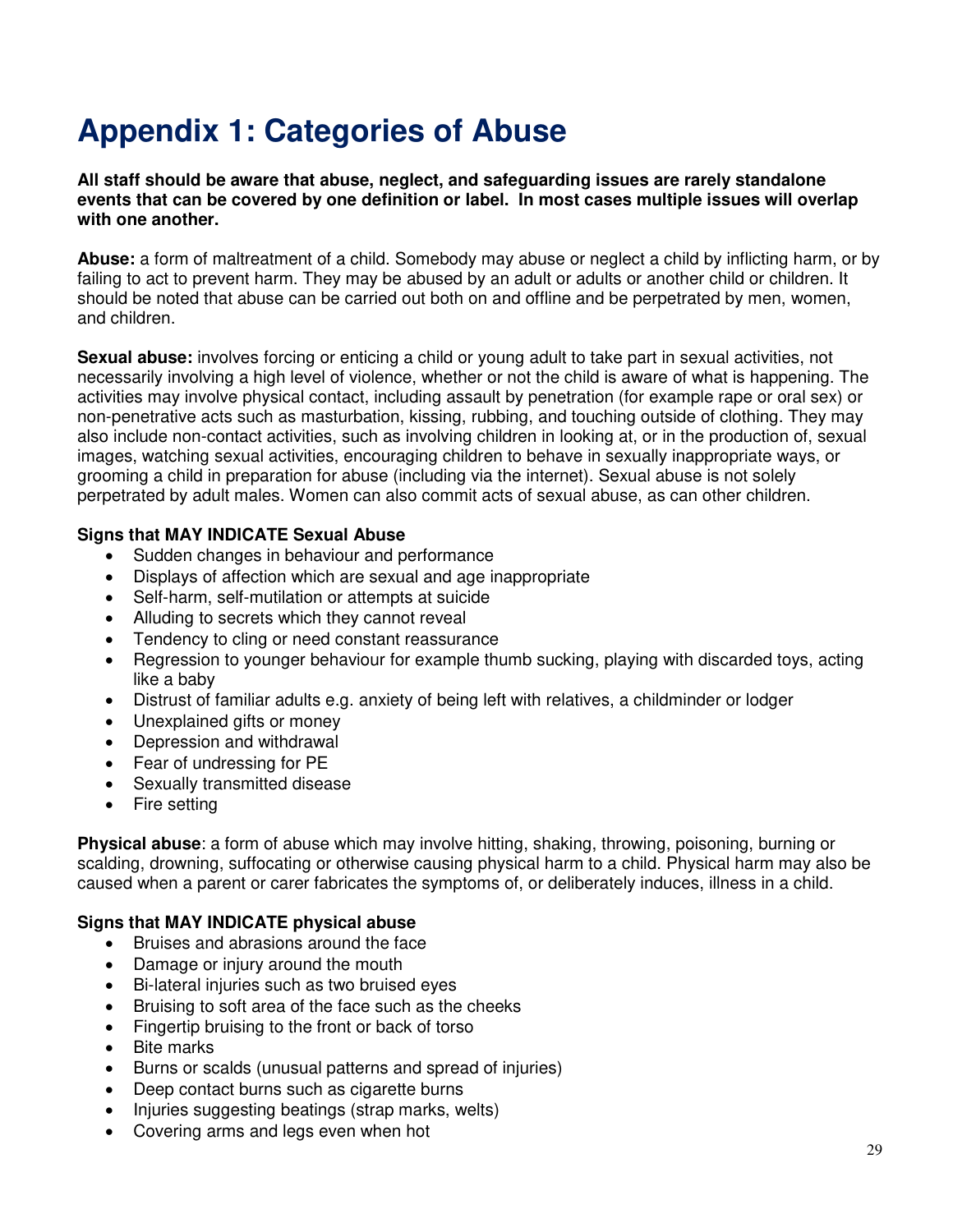- Aggressive behaviour or severe temper outbursts.
- Injuries need to be accounted for. Inadequate, inconsistent, or excessively plausible explanations or a delay in seeking treatment should signal concern.

**Emotional abuse:** the persistent emotional maltreatment of a child such as to cause severe and adverse effects on the child's emotional development. It may involve conveying to a child that they are worthless or unloved, inadequate, or valued only insofar as they meet the needs of another person. It may include not giving the child opportunities to express their views, deliberately silencing them or 'making fun' of what they say or how they communicate. It may feature age or developmentally inappropriate expectations being imposed on children. These may include interactions that are beyond a child's developmental capability as well as overprotection and limitation of exploration and learning, or preventing the child participating in normal social interaction. It may involve seeing or hearing the ill-treatment of another. It may involve serious bullying (including cyberbullying), causing children frequently to feel frightened or in danger, or the exploitation or corruption of children. Some level of emotional abuse is involved in all types of maltreatment of a child, although it may occur alone.

# **Signs that MAY INDICATE emotional abuse**

- Over reaction to mistakes
- Lack of self-confidence/esteem
- Sudden speech disorders
- Self-harming
- Eating Disorders
- Extremes of passivity and/or aggression
- Compulsive stealing
- Drug, alcohol, solvent abuse
- Fear of parents being contacted
- Unwillingness or inability to play
- Excessive need for approval, attention, and affection

**Neglect:** the persistent failure to meet a child's basic physical and/or psychological needs, likely to result in the serious impairment of the child's health or development. Neglect may occur during pregnancy as a result of maternal substance abuse. Once a child is born, neglect may involve a parent or carer failing to: provide adequate food, clothing, and shelter (including exclusion from home or abandonment); protect a child from physical and emotional harm or danger; ensure adequate supervision (including the use of inadequate care-givers); or ensure access to appropriate medical care or treatment. It may also include neglect of, or unresponsiveness to, a child's basic emotional needs.

# **Signs that MAY INDICATE neglect.**

- Constant hunger
- Poor personal hygiene
- Constant tiredness
- Inadequate clothing
- Frequent lateness or non-attendance
- Untreated medical problems
- Poor relationship with peers
- Compulsive stealing and scavenging
- Rocking, hair twisting and thumb sucking
- Running away
- Loss of weight or being constantly underweight
- Low self esteem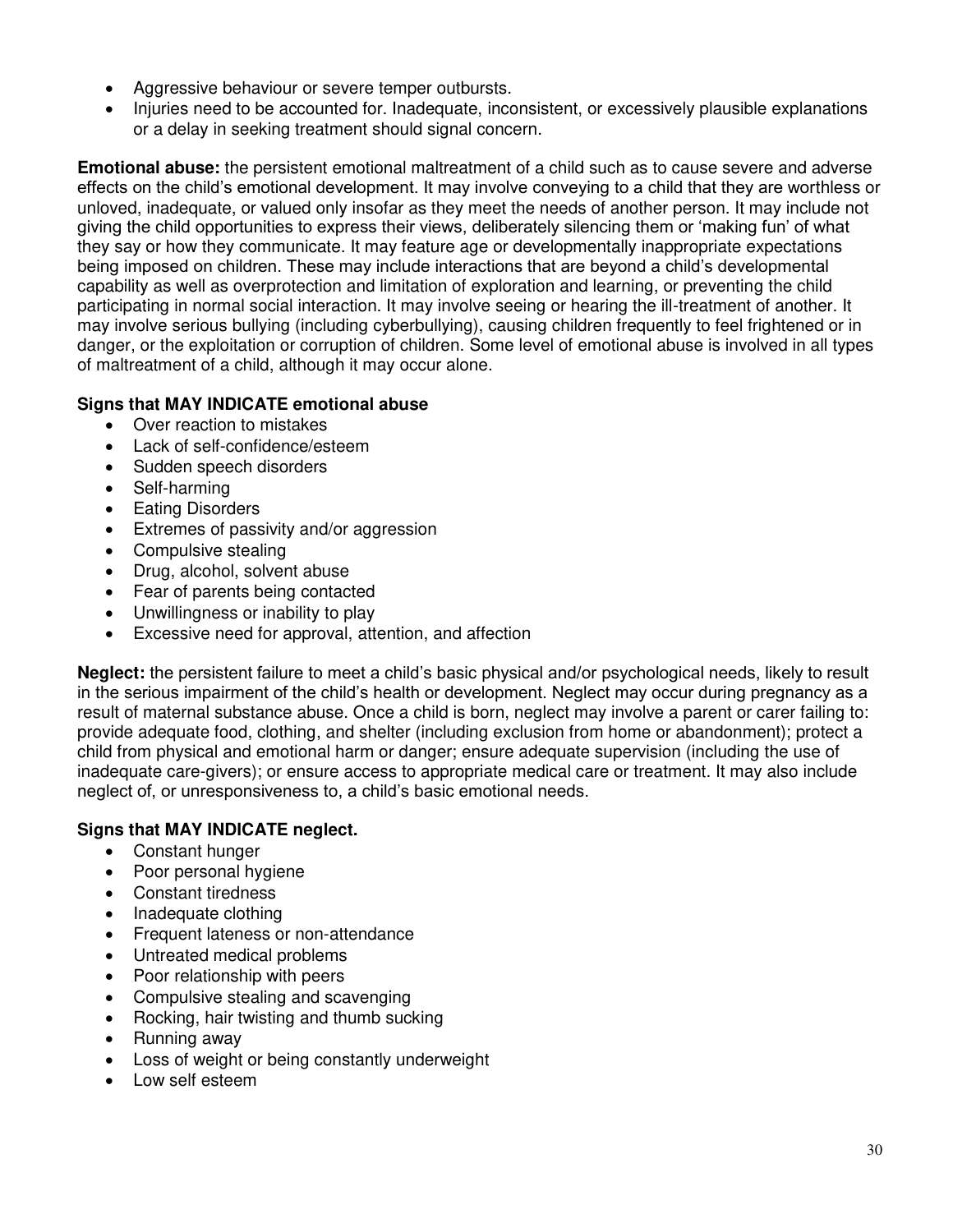# <span id="page-30-0"></span>**Appendix 2: Support Organisations**

# **NSPCC 'Report Abuse in Education' Helpline**

• [0800 136 663](tel:0800%20136%20663) or [help@nspcc.org.uk](mailto:help@nspcc.org.uk)

# **National Organisations**

- NSPCC: www.nspcc.org.uk
- Barnardo's: [www.barnardos.org.uk](http://www.barnardos.org.uk/)
- Action for Children: [www.actionforchildren.org.uk](http://www.actionforchildren.org.uk/)
- Children's Society: [www.childrenssociety.org.uk](http://www.childrenssociety.org.uk/)

# **Support for Staff**

- Education Support Partnership: [www.educationsupportpartnership.org.uk](http://www.educationsupportpartnership.org.uk/)
- Professional Online Safety Helpline: www.saferinternet.org.uk/helpline

# **Support for Learners**

- ChildLine: [www.childline.org.uk](http://www.childline.org.uk/)
- Papyrus: www.papyrus-uk.org
- The Mix: [www.themix.org.uk](http://www.themix.org.uk/)
- Shout: [www.giveusashout.org](http://www.giveusashout.org/)
- Fearless: [www.fearless.org](http://www.fearless.org/)
- Victim Support: www.victimsupport.org.uk

# **Support for Adults**

- Family Lives: [www.familylives.org.uk](http://www.familylives.org.uk/)
- Crime Stoppers: [www.crimestoppers-uk.org](http://www.crimestoppers-uk.org/)
- Victim Support: [www.victimsupport.org.uk](http://www.victimsupport.org.uk/)
- The Samaritans: www.samaritans.org
- NAPAC (National Association for People Abused in Childhood): www.napac.org.uk
- MOSAC: [www.mosac.org.uk](http://www.mosac.org.uk/)
- Action Fraud: [www.actionfraud.police.uk](http://www.actionfraud.police.uk/)
- Shout: [www.giveusashout.org](http://www.giveusashout.org/)
- Advice now: www.advicenow.org.uk

# **Support for Learning Disabilities**

- Respond: www.respond.org.uk
- Mencap: www.mencap.org.uk
- Council for Disabled Children: [https://councilfordisabledchildren.org.uk](https://councilfordisabledchildren.org.uk/)

# **Contextual Safeguarding Network**

<https://contextualsafeguarding.org.uk/>

# **Kent Resilience Hub**

<https://kentresiliencehub.org.uk/>

#### **Substance Misuse**

- We are with you (formerly Addaction): [www.wearewithyou.org.uk/services/kent-for-young-people/](http://www.wearewithyou.org.uk/services/kent-for-young-people/)
- Talk to Frank: [www.talktofrank.com](http://www.talktofrank.com/)

#### **Domestic Abuse**

- Domestic abuse services: [www.domesticabuseservices.org.uk](http://www.domesticabuseservices.org.uk/)
- Refuge: www.refuge.org.uk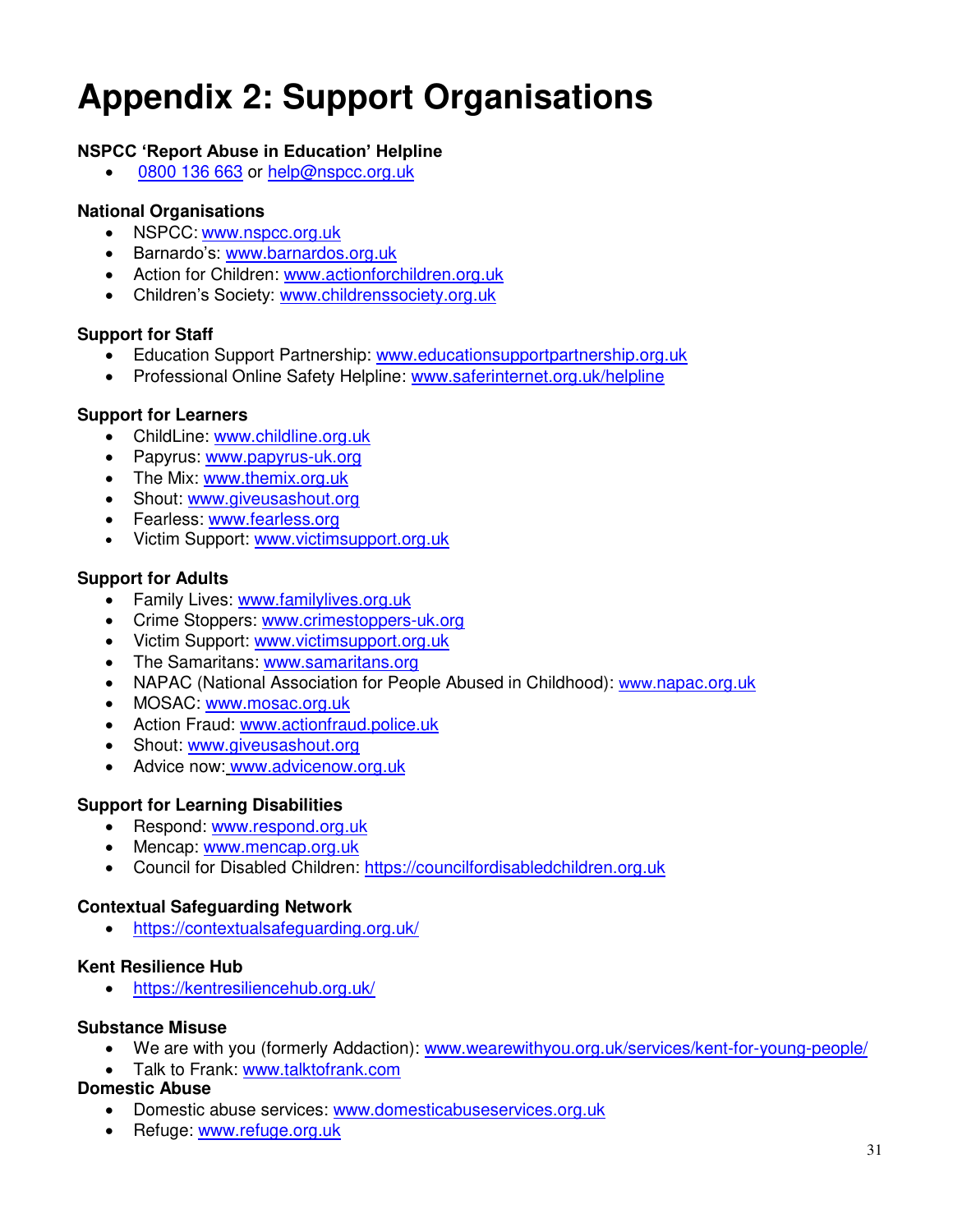- Women's Aid: [www.womensaid.org.uk](http://www.womensaid.org.uk/)
- Men's Advice Line: [www.mensadviceline.org.uk](http://www.mensadviceline.org.uk/)
- Mankind: [www.mankindcounselling.org.uk](http://www.mankindcounselling.org.uk/)
- National Domestic Abuse Helpline: [www.nationaldahelpline.org.uk](http://www.nationaldahelpline.org.uk/)
- Respect Phoneline: [https://respectphoneline.org.uk](https://respectphoneline.org.uk/)

# **Criminal and Sexual Exploitation**

- National Crime Agency: [www.nationalcrimeagency.gov.uk/who-we-are](http://www.nationalcrimeagency.gov.uk/who-we-are)
- It's not okay: www.itsnotokay.co.uk
- NWG Network: www.nwgnetwork.org

# **Honour Based Abuse**

- Forced Marriage Unit: [www.gov.uk/guidance/forced-marriage](http://www.gov.uk/guidance/forced-marriage)
- FGM Factsheet: [https://assets.publishing.service.gov.uk/government/uploads/system/uploads/attachment\\_data/file/](https://assets.publishing.service.gov.uk/government/uploads/system/uploads/attachment_data/file/496415/6_1639_HO_SP_FGM_mandatory_reporting_Fact_sheet_Web.pdf) [496415/6\\_1639\\_HO\\_SP\\_FGM\\_mandatory\\_reporting\\_Fact\\_sheet\\_Web.pdf](https://assets.publishing.service.gov.uk/government/uploads/system/uploads/attachment_data/file/496415/6_1639_HO_SP_FGM_mandatory_reporting_Fact_sheet_Web.pdf)
- Mandatory reporting of female genital mutilation: procedural information: [www.gov.uk/government/publications/mandatory-reporting-of-female-genital-mutilation-procedural](http://www.gov.uk/government/publications/mandatory-reporting-of-female-genital-mutilation-procedural-information)[information](http://www.gov.uk/government/publications/mandatory-reporting-of-female-genital-mutilation-procedural-information)

# **Peer on Peer abuse, including bullying, sexual violence and harassment**

- Rape Crisis: [https://rapecrisis.org.uk](https://rapecrisis.org.uk/)
- Brook: [www.brook.org.uk](http://www.brook.org.uk/)
- Disrespect Nobody: [www.disrespectnobody.co.uk](http://www.disrespectnobody.co.uk/)
- Upskirting know your rights: [www.gov.uk/government/news/upskirting-know-your-rights](http://www.gov.uk/government/news/upskirting-know-your-rights)
- Lucy Faithfull Foundation: [www.lucyfaithfull.org.uk](http://www.lucyfaithfull.org.uk/)
- Stop it Now! [www.stopitnow.org.uk](http://www.stopitnow.org.uk/)
- Parents Protect: [www.parentsprotect.co.uk](http://www.parentsprotect.co.uk/)
- Anti-Bullying Alliance: [www.anti-bullyingalliance.org.uk](http://www.anti-bullyingalliance.org.uk/)
- Diana Award: [www.antibullyingpro.com/](http://www.antibullyingpro.com/)
- Bullying UK: www.bullying.co.uk
- Kidscape: www.kidscape.org.uk

# **Online Safety**

- CEOP: [www.ceop.police.uk](http://www.ceop.police.uk/)
- Internet Watch Foundation (IWF): [www.iwf.org.uk](http://www.iwf.org.uk/)
- Think U Know: [www.thinkuknow.co.uk](http://www.thinkuknow.co.uk/)
- Childnet: [www.childnet.com](http://www.childnet.com/)
- UK Safer Internet Centre: [www.saferinternet.org.uk](http://www.saferinternet.org.uk/)
- Report Harmful Content: [https://reportharmfulcontent.com](https://reportharmfulcontent.com/)
- Marie Collins Foundation: [www.mariecollinsfoundation.org.uk](http://www.mariecollinsfoundation.org.uk/)
- Internet Matters: [www.internetmatters.org](http://www.internetmatters.org/)
- NSPCC: [www.nspcc.org.uk/onlinesafety](http://www.nspcc.org.uk/onlinesafety) and [www.net-aware.org.uk](http://www.net-aware.org.uk/)
- Get Safe Online: [www.getsafeonline.org](https://www.getsafeonline.org/)
- Parents Protect: [www.parentsprotect.co.uk](http://www.parentsprotect.co.uk/)
- Cyber Choices: [https://nationalcrimeagency.gov.uk/what-we-do/crime-threats/cyber](https://nationalcrimeagency.gov.uk/what-we-do/crime-threats/cyber-crime/cyberchoices)[crime/cyberchoices](https://nationalcrimeagency.gov.uk/what-we-do/crime-threats/cyber-crime/cyberchoices)
- National Cyber Security Centre (NCSC): [www.ncsc.gov.uk](http://www.ncsc.gov.uk/)

# **Mental Health**

- Mind: [www.mind.org.uk](http://www.mind.org.uk/)
- Moodspark: https://moodspark.org.uk